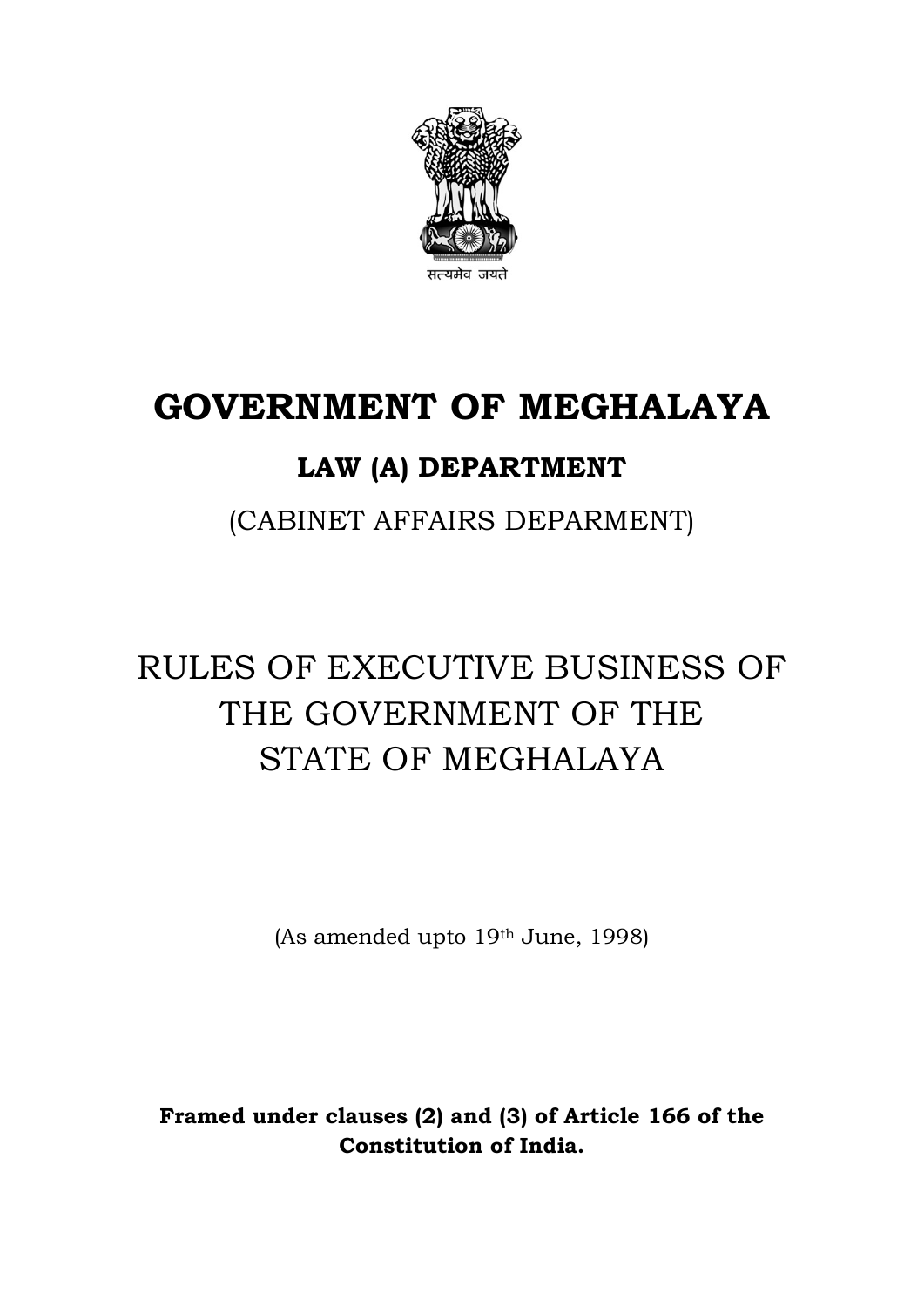#### The 21st January, 1972

No.CA.2/72/1.- In exercise of the powers conferred by clause (2) and (3) of Article 166 of the Constitution of India, the Governor of Meghalaya is pleased to make the following rules:-

1. (1) These Rules may be called the Rules of Execution Business

of the Government of the State of Meghalaya.

- (2) They shall come into force at once.
- 2. In these Rules unless the context otherwise requires
	- (a) "Article" means an Article of the Constitution of India;
	- (b) "Cabinet" means the Committee of the Council consisting of the Minister appointed as such by the Governor.
	- (c) "Chief Minister" means the Minister appointed as such by the Governor under Article 164 (1) of the Constitution;
	- (d) "Chief Secretary" means the Chief Secretary to the Government of Meghalaya.
	- (e) "Constitution" means the constitution of India;
	- (f) "Council" ,means the Council of Ministers consisting under Article 163 of the Constitution;
	- (g) "Department" means a Department of the Government of the State of Meghalaya as specified in the First Scheduled.
	- (h) "Minister" means a Minister appointed as such by the Governor and includes a Minister of State and a Deputy Minister.
		- (ha) "Parliamentary Secretary" means a Parliamentary Secretary appointed as such by the Chief Minister.
	- (i) "Secretary" means a Secretary to the Government of Meghalaya and include Chief Secretary, Principal Secretary, Commissioner and Secretary, a Joint Secretary, a Deputy Secretary and an Under Secretary; and
	- (j) "Schedule" means the Schedule appended to these Rules.
- 3. The General clauses Act, 1897 applies for interpretation of these Rules as it applies for the interpretation of a Central Act. PART – I – ALLOCATION AND DISPOSAL OF BUSINESS.
- 4. The Business of the Government shall be transacted in the different Departments specified in the First Schedule.

<sup>1.</sup> New Sub-Rule inserted *vide* Notification No.CA.65/85/Part/10, dated 13th June, 1990. \*Substituted *vide* notification No.CA.4/90/25. Dated 3rd September, f1993.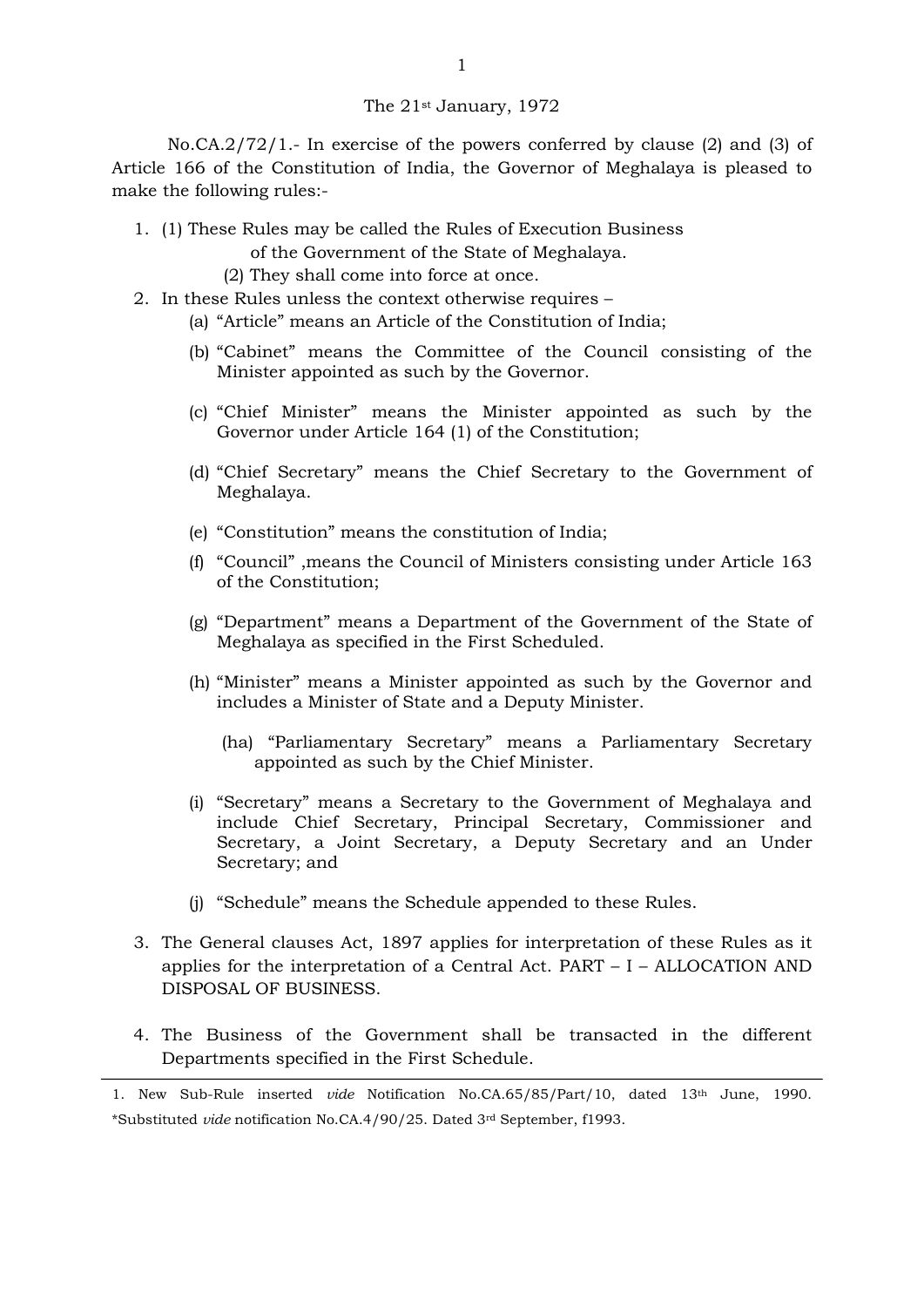5. The Governor shall, on the advice of the Chief Minister, allot, among the Ministers, the business of the Government by assigning one or more Department to the charge of a Minister.

Provided that nothing in this Rule shall prevent the assigning of one Department to the charge of more than one Minister.

- 6. Each Department of the Secretariat shall consist of the Secretary to the Government, who shall be the official head of that Department, and of such other Government servants as the State Government may determine; Provided that :-
	- (a) more than one Department may be placed in-charge of the same Secretary; and
	- (b) the work of a Department may be divided between two or more Secretaries.
- 7. The Council shall be collectively responsible for all executive orders issued in the name of the Governor in accordance with these Rules, pertaining to his portfolio or as the result of discussion at a meeting of the Council, or of the Cabinet or otherwise.
- 8. Subject to the orders of the Chief Minister under Rule 14, all cases referred to in the Second Scheduled to these Rules shall be brought before the Cabinet in accordance with the provision of the rules contained in Part II.
- 9. Without prejudice to the provision of Rule 7, the Minister-in-charge of a Department shall be primarily responsible for the disposal of the business appertaining to that Department.

 9.A. The Parliamentary Secretary may be assigned such functions to assist the Chief Minister, Deputy Chief Minister or any Minister as the Chief Minister may direct.

\* In the exercise of his functions, the Parliamentary Secretary shall whenever necessary, seek the direction of the Minister whom he is assisting.

- 10.(1) No Department shall, without previous consultation with the Finance Department, authorise any orders (other than orders issued under any At or Rules made thereunder, or pursuant to any general or public specific delegation made by the France Department) with-
	- (a)Either immediately or by their repercussion will effect the finances of the State, or which, in particular.
	- (a)Invoke any grant of land or assessment of revenue or concession, grant, lease or license of mineral of forest rights or a right to water power or any easement or privilege in respect of such concession;

(i) New Rule inserted *vide* Notification No.CA.65.85/Part/10, dated 13th June, 1990 Added *vide* Notification No.CA.4/90/17, dated 7th March, 1991.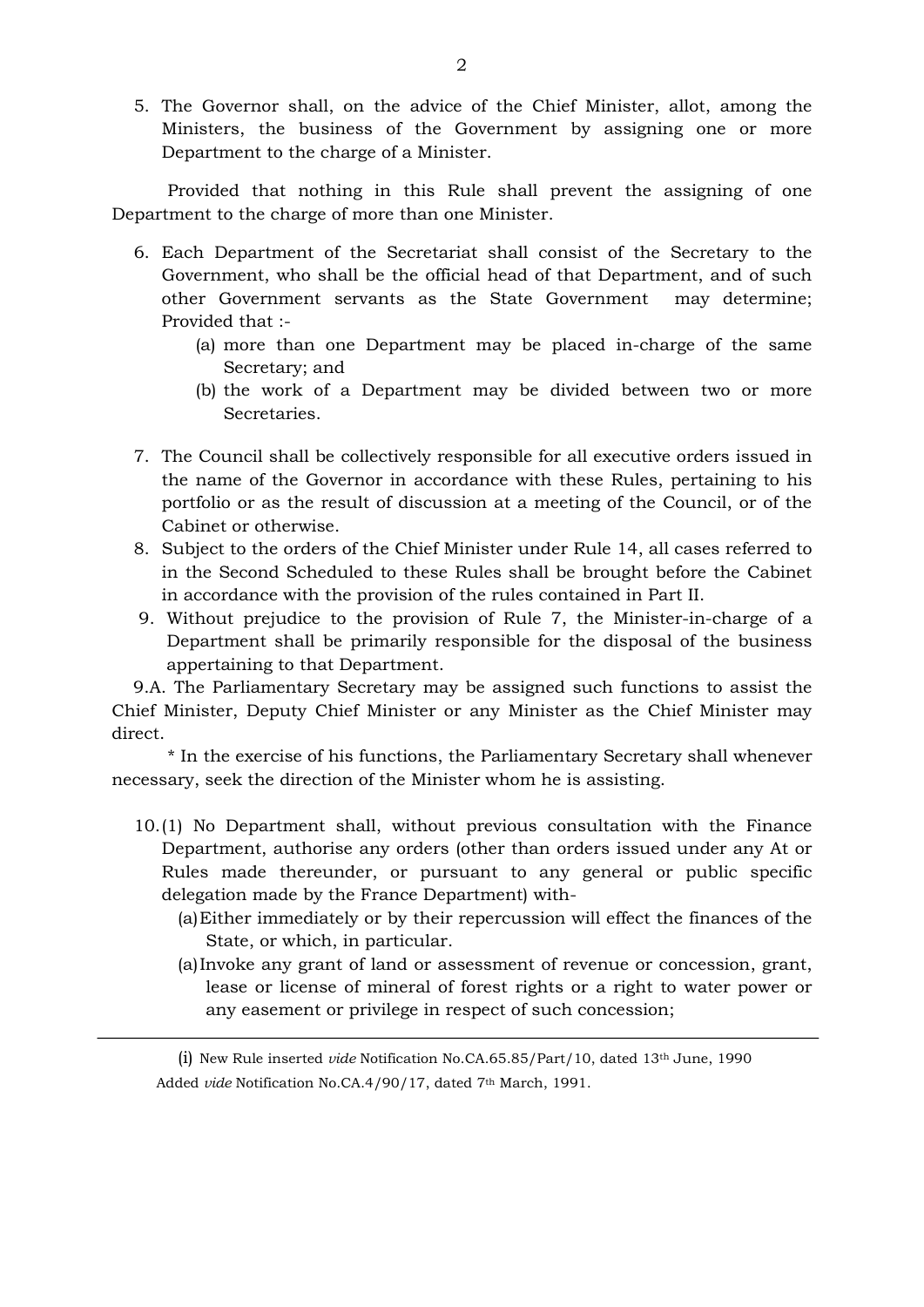(ii)in any way involve any relinquishment of revenue.

or

- (b)relate to the number of grading of cadre of posts or the emoluments or other conditions of service or posts.
- (c)Involve the addition of a post in the public service or the variation of emoluments of any posts.
- \*\*\*1. Provided that all posts carrying scales of pay the maximum of which are Rs.11, 130/- and above or a fixed pay of Rs.11,130/- and above per month shall be created in consultation with the Personal Department.
	- (d) involve the sanction of an allowance or special or personal pay for any post or class of posts or to any employee of the Government of the State of Meghalaya.
	- (e)involve an expenditure for which no provision has been made in the Appropriation Act or which is in excess of the provision made in the Act.

(2) No proposals which requires the previous consultation with the Finance Department under this rule, but in which the Finance Department has not concurred, may be proceeded with unless a decision to that effect has been taken by the Cabinet.

(3) No re-appropriation shall be made by any Department other than the Finance Department, except in accordance with such general delegation as the Finance Department may have made.

(4) Except to the extent that power may have been delegated to the Departments under rules approved by the Finance Department, every order of an administrative Department conveying a sanction to be enforced in audit shall be communicated to the audit authorities by the Finance Department.

(5) Nothing in these Rules shall be construed as authorizing any Department including the Finance Department to make re-appropriation from one grant specified in the Appropriation Act to another such grant or from a charge Appropriation to a votable Appropriation.

11. Orders or instruments made or executed by or on behalf of the Government of the State of Meghalaya shall be expressed to be made or executed in the name of the Governor.

\*12. Orders or instruments of the Government of the State shall be expressed to be made in the name of the Governor and shall be signed either by the Chief Secretary, a Principal Secretary, Commissioner and Secretary, a Secretary, an Additional Secretary, a Joint Secretary, a Deputy Secretary, an Under Secretary or such other officer as may be authorised by the Government and such signature shall be deemed to be the proper authorisation of such order or instrument.

<sup>1.</sup> Amended *vide* Notification No.CA.85/85/Pt-III/9,dated 5th April, 1989. \*Substituted *vide* Notification No.CA.4/90/25, dated 3rd September, 1993. \*\*Substituted *vide* Notification No.CA.11/98/3, dated 9th June, 1998.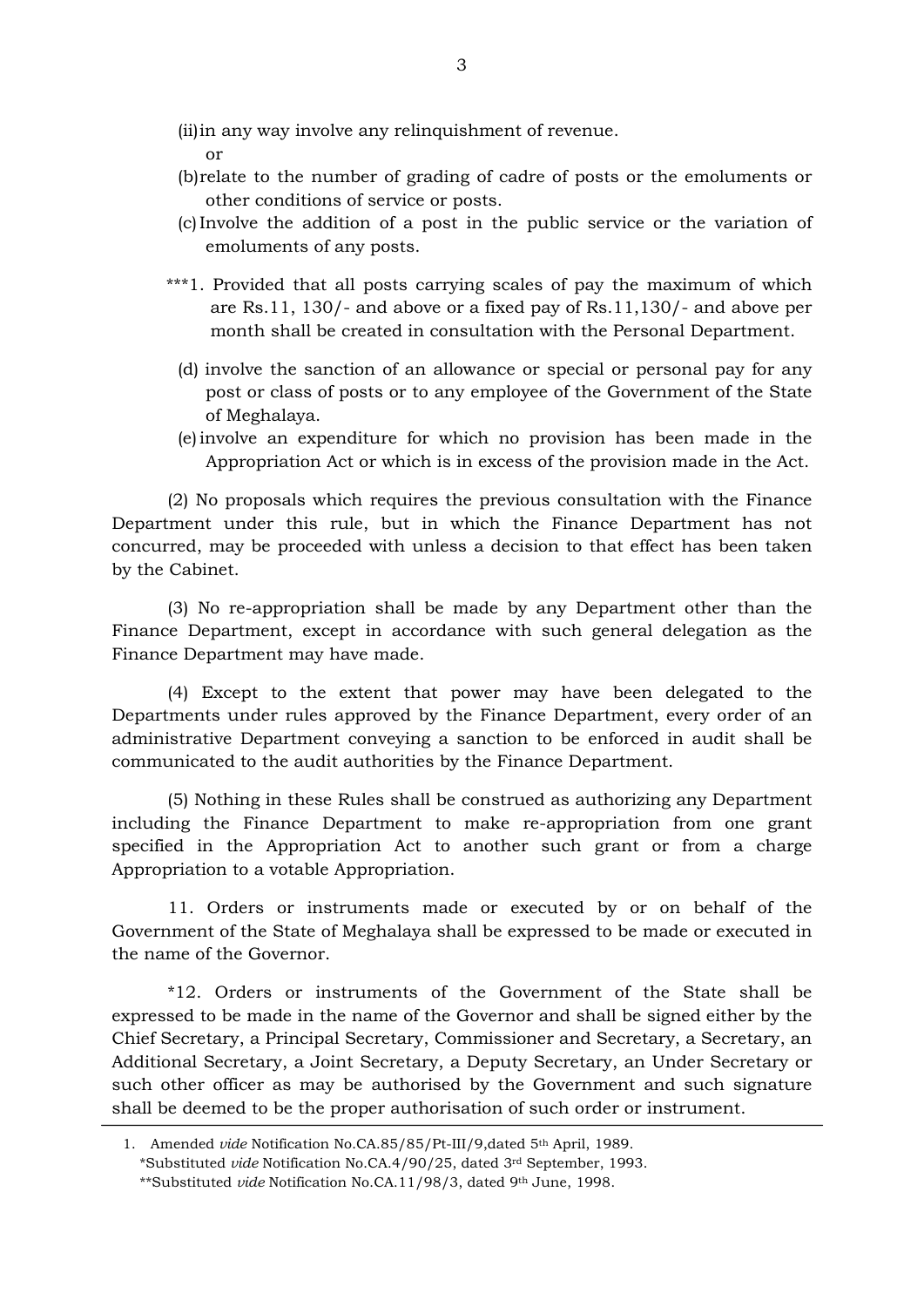## PART II – PROCEDURE OF THE CABINET

13. The Chief Secretary, or such other Officer as the Chief Minister may appoint, shall be the Secretary to the Cabinet.

14. All cases referred to in the Second Schedule shall after consideration by the Minister be sent to the Chief Secretary with a view to obtaining orders of the Chief Minister for circulation of the case under Rules 15 or for bringing it up for consideration at a meeting of the Cabinet.

15. (1) The Chief Minister may direct that any case referred to in the Second Schedule may, instead of being brought up for discussion at a meeting of the cabinet, be circulated to the Ministers for opinion and if all the Ministers are unanimous and the Chief Minister thinks that a discussion at a meeting of the Cabinet is unnecessary, the case shall be decided without such discussion. If the Ministers are not unanimous or if, the Chief Minister thinks that a discussion at a meeting is necessary, the case shall be discussed at a meeting of the Cabinet.

(2) If it is decided to circulate for opinion any case to the Ministers, copies of all papers relating to such case which are circulated among the Minister shall simultaneously be sent to the Governor.

16. (1) In cases which are circulated for opinion under Rule 15, the Chief Minister may direct, if the matter be urgent, that if any Minister fails to communicate his opinion to the Secretary to the Cabinet by a date to be specified by him in the Memorandum or circulation, it shall be assumed that he has accepted the recommendations contained therein.

(2) If the Ministers have accepted the recommendations contained in the memorandum for circulation or the date by which they were required to communicate their opinion has expired, the Secretary to the Cabinet shall submit the case to the Chief Minister. If the Chief Minister accepts the recommendations and if he has no observation to make he shall return this case to the Secretary to the Cabinet, who will pass it on to the Secretary concerned who will thereafter take steps to issue the necessary orders.

17. When it has been decided to bring a case before the Cabinet the Department to which the case belongs shall, unless the Chief Minister otherwise directs, prepare a Memorandum indicating with sufficient precision on the salient fact of the case and the points for decisions. Such Memorandum and such other papers as are necessary to enable the case to be disposed of shall be circulated to the Ministers Copies of the Memorandum and other papers shall at the same time be sent to the Governor.

18. In cases which concern more Ministers than one, the Ministers shall attempt by previous discussion to arrive at an agreement. If an agreement is reached the memorandum referred to in Rules 16 or 17 shall contain the joint recommendations of the Ministers; and if no agreement is reached, the Memorandum shall state the points of difference and the recommendation of each of the Ministers concerned.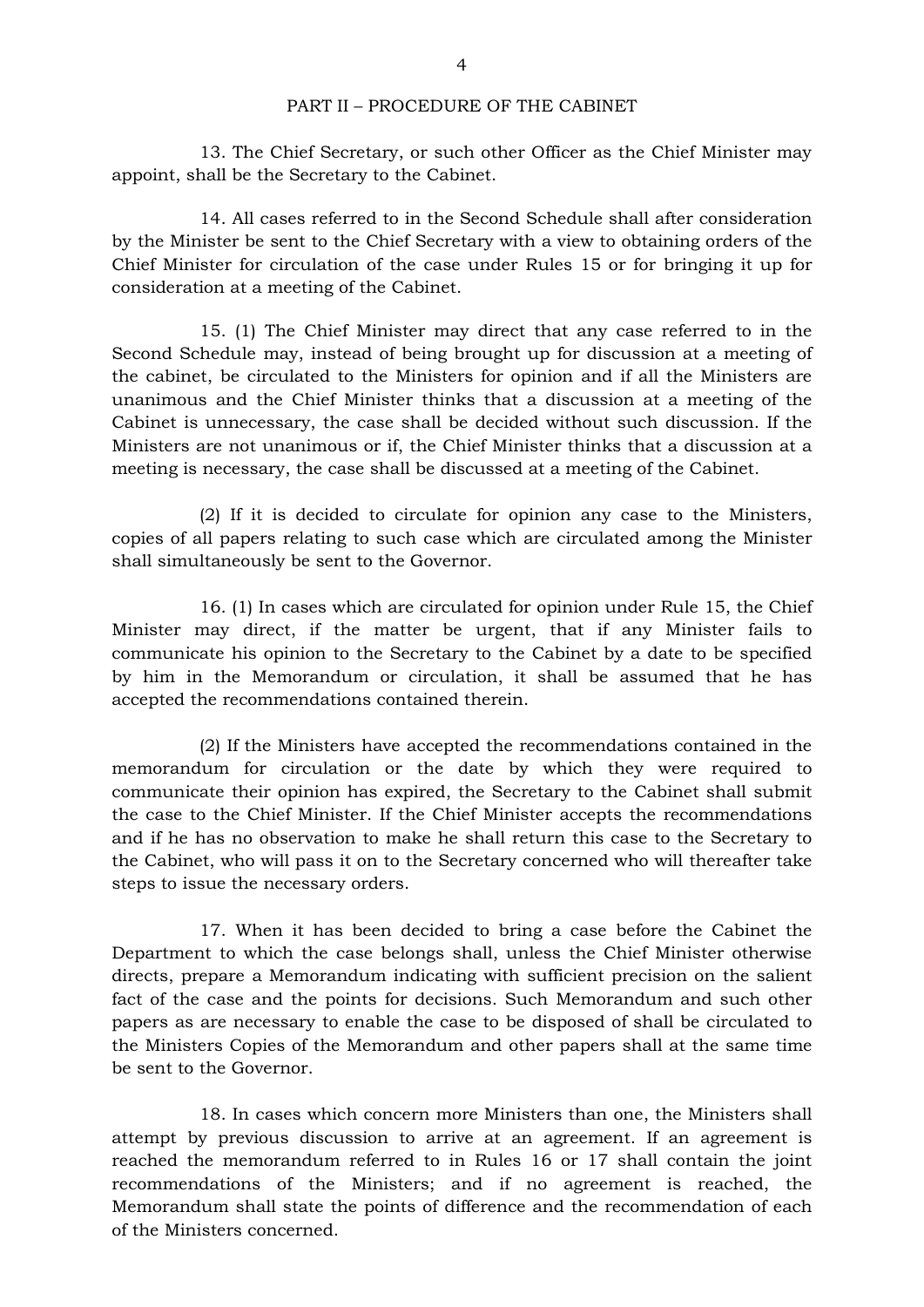19. The memorandum as required under Rules 16, 17 or 18 shall be submitted by the Secretary to the Chief Secretary who shall ensure that it is complete and in the proper form. He may return it if it is incomplete or is not in the proper form.

20. (1) The Cabinet shall meet at such place and time as the Chief Minister may direct.

(2) After an agenda paper showing the cases to be discussed at a meeting of the Cabinet has been approved by the Chief Minister, copies thereof, together with copies of such Memoranda as have not been circulate under Rule 17, shall be sent by the Secretary to the Cabinet to the Chief Minister and other Minister so as to reach them two clear days before the date of such meeting. The Chief Minister may, in the case of emergency, curtail the said period of two day. Copies of the agenda and the memoranda shall at the same time be sent to the Governor.

(3) Except with permission of the Chief Minister, no case shall be placed on the agenda of a meeting unless papers relating thereto have been circulated as required by Rule 17.

(4) If any Minister is on tour, the agenda paper shall be forwarded to the Secretary in a Department concerned who, if he considered that the discussion of any case should await the return of the Minister, may request the Secretary to the Cabinet to take the order of Chief Minister for postponement of the discussion of the case until the return of the Minister.

(5) The Chief Minister or, in his absence any other Minister nominated by him shall preside at a meeting of the Cabinet.

(6) The Secretary to the Cabinet shall attend the meeting of the Cabinet and shall prepare a record of the decisions. He shall forward a copy of such a record after approval by the Chief Minister or by any other Minister presiding, to the Chief Minister, the other Cabinet Ministers and the Governor.

21. (1) When a case has been decided by the Cabinet after discussion at a meeting, the Minister concerned shall take action to give effect to the decision. If, however, any deviation is proposed to be made from that decision, the case shall be submitted to the Chief Minister by the Minister concerned and further action on it will be taken according to any direction of the Chief Minister. The Secretary in the Department concerned will in each such cause to be supplied to the Secretary to the Cabinet such documents as the later may require to enable him to maintain his record of the case.

(2) The record of the case to be maintained by the Secretary of the Cabinet shall consist of (i) a copy of all papers circulated and records prepared under Rules 16, 17 and 20 (ii) all documents supplied under sub-rule (1) of this rule.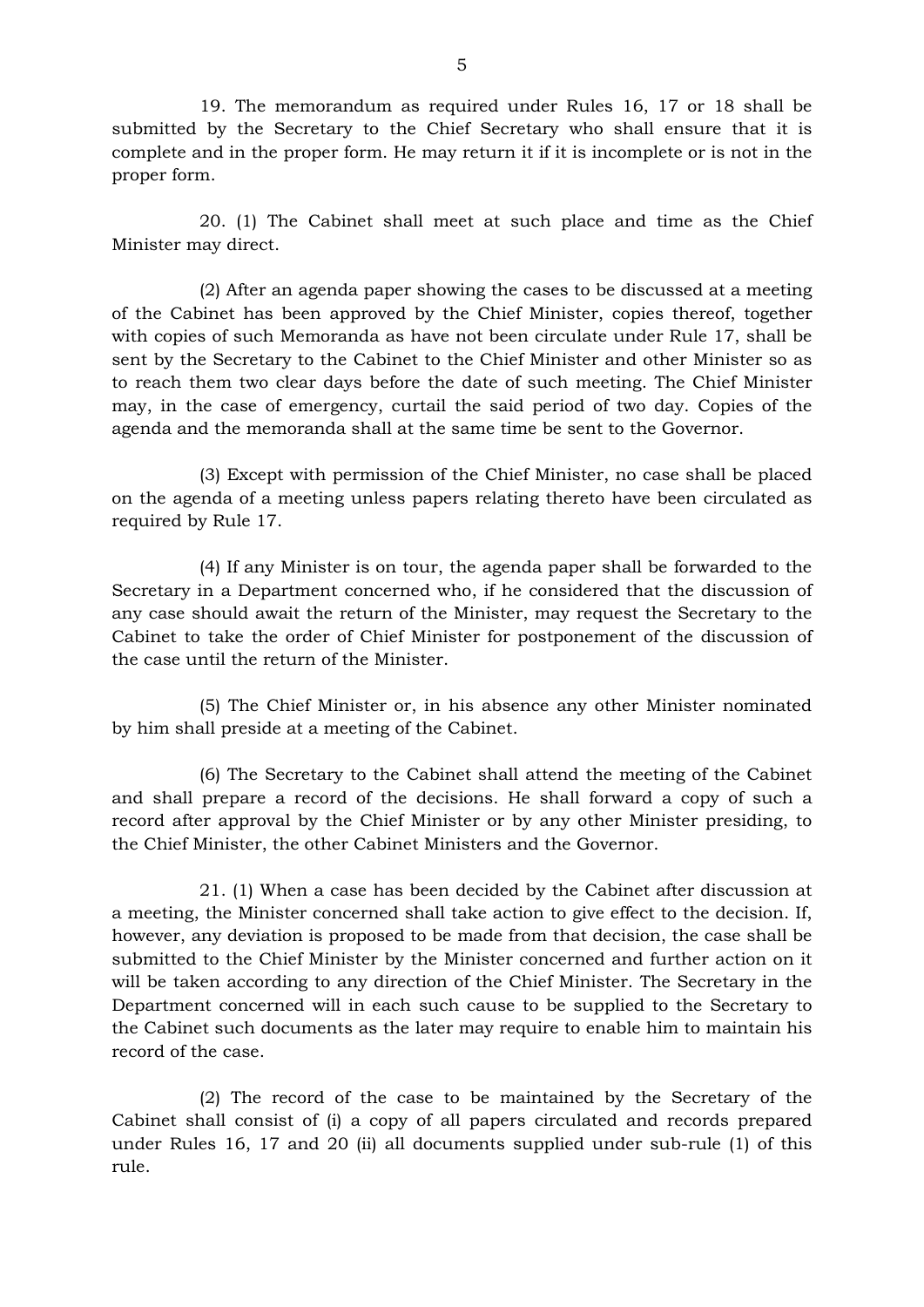#### PART III – DEPARTMENTAL DISPOSAL OF BUSINESS

#### A – GENERAL

22. Except as otherwise provided by any other Rule, cases shall ordinarily be disposed of by or under the authority of the Minister-in-charge of the Department who may, by means of standing orders, give such directions as he think fit for the disposal of cases in the Department. Copies of such standing orders shall be sent to the Governor and the Chief Minister.

23. Whenever any other Department is consulted such reference shall be accompanied by the statement of the facts of the case and the point or points on which the decision of the Department is desired.

24. (1) A Secretary shall consult other Departments where such consultation is required under the Rules or the Secretary considers it desirable to do so in the interest of co-ordination of policy.

(2) If such a matter is placed before the Minister, the views of the Departments consulted shall be brought specifically to the notice of the Minister.

(3) In case where the Secretary has taken the orders of his Minister before the consulting the other Departments, the advice of the other Departments shall be brought to the notice of the Minister before finalization of the orders, if the advice is not in conformity with the orders of the Minister.

25. When the subject of a case concerns more than one Departments, no order shall be issued nor shall the case be laid before the Cabinet until it has been considered by all the Departments concerned unless the case is one of extreme urgency.

26. If the Department concerned are not in agreement regarding the case dealt with under Rule 16, the minister-in-charge of the Department may, if he wishes to proceed with the case, direct that the case be submitted to the Chief Minister for laying the case before the Cabinet.

27. (1) A Secretary may ask to see the papers in any Department, other than the Finance Department and Departments under the Chief Secretary, if such papers are required for the disposal of a case in his Department:

Provided that for the Department under the Chief Secretary, the latter may consider the request of the Secretary, and may allow the papers to be seen by a Secretary:

Provided also that if a Department feels that a case should not be shown to other Departments, the matter will plead before the Chief Secretary for orders.

(2) Such request shall be dealt with under the orders of the Minister.

(3) Subject to the provisions of sub-rule (3) of Rule 41, a Minister may sent for any papers from any Department for his information provided that, if he is of opinion that any further action should be taken on them he shall communicate his views to the Minister-in-charge of the Department concerned and, in case of disagreement, may submit the case to the Chief Minister with a request that the matter be laid before the Cabinet. No further notes shall be recorded in the case before the papers are so laid before the Cabinet.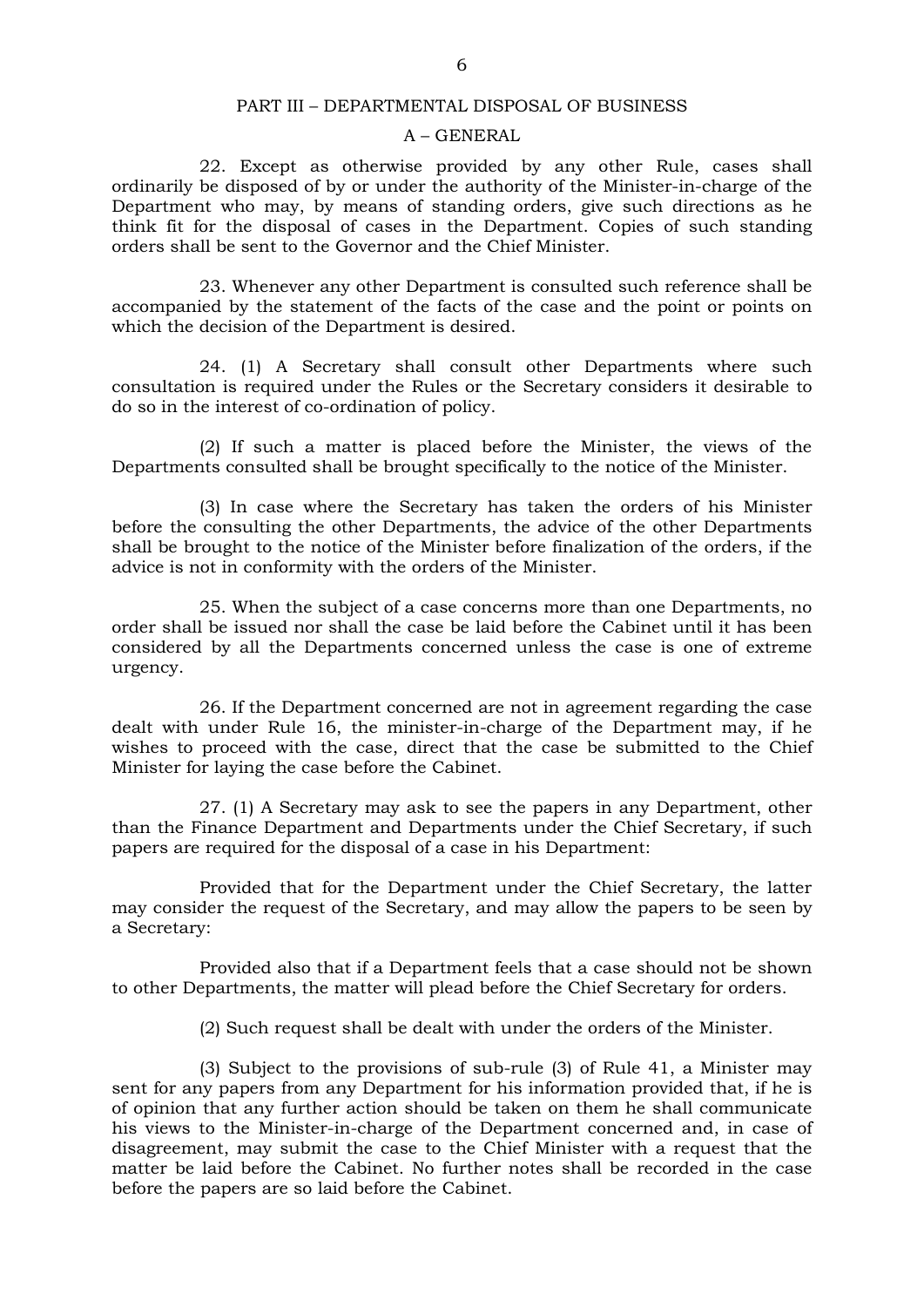(4) If the paper send for under sub-rule (1) or (3) is of a secret nature, it shall be sent to the Minister only under the orders of the Minister-in-charge of the Department to which it belongs.

(5) No paper under disposal shall be sent to any Minister until had been seen by the Minister-in-charge of the department to which it belongs.

(6) (a) The Secretary may, on the orders of the Chief Minister or any Minister or of his own motion, ask to see papers relating to any case in any Department and any such request by him shall be complied with by the Secretary of the Department concerned.

(b) The Chief Secretary may, after examination of the case , submit it for orders of the Minister-in-charge or of the Chief Minister through the Minister-incharge.

28. (1) The Chief Minister may call for records of any case relating to any Department.

(2) The Chief Minister may, in consultation with the Minister-in-charge of the Department, pass such orders in any case as he considers necessary or may direct that the matter shall be placed before the Cabinet.

(3) The Chief Minister may pass orders in a case relating to any Department when the case is referred to him by the Minister-in-charge of the Department.

(4) The Chief Minister, in the absence of the Minister-in charge of Department may, in a matter shall be referred for the decision of the Chief Secretary who will, if necessary, obtain the orders of the Chief Minister.

30. All communications received from the Government of India (including those from the Prime Minister and other Ministers of the Union, other than those of routine or unimportant character, shall, as soon as possible after receipt, be submitted by the Secretary to the Minister-in-charge and to the Chief Minister and the Governor for information.

31. Any matter likely to bring the State Government into controversy with the Government of India or with any other State Government or the Government of Bangladesh shall as soon as the possibility of such a controversy is seen, be brought to the notice of the Governor, the Chief Minister and the Ministerin-charge.

32. (1) The following classes of cases shall be submitted to the Chief Minister before the issue of orders.-

- (i) Proposals for the grant of pardons, reprieves, respites or remissions of punishment or for the suspension, remission or commutation of a sentence in pursuance of article 161;
- (ii) cases raising question of major policy and cases of administrative importance not already covered by the Second Schedule.
- (iii) cases which affect or are likely to affect the peace and tranquility of the State.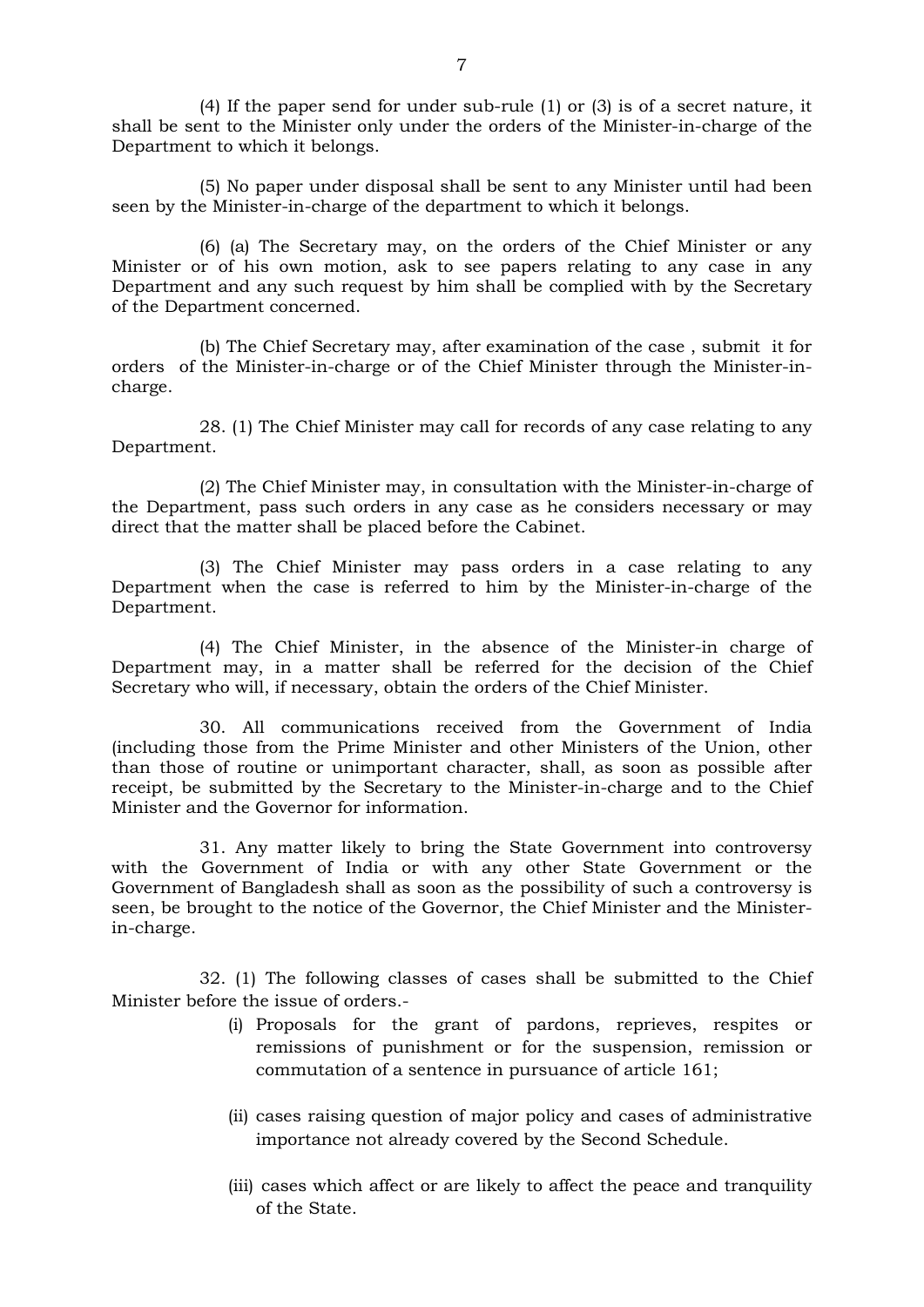- (iv) important cases which effect or are likely to effect the interest of Scheduled Castes, Scheduled Tribes and other Backward Classes.
- (v) cases which affect the relation of the State Government with the Government of India, any other State Government, the Government of 2 (Bangladesh), the Supreme Court or the High Court.
- (vi) constitution of an Advisory Board under Article 22 (4) (a) for the detention of persons without trail;
- (vii) appointment of the Chief Secretary
- (viii) proposals for the appointment and posting of the following officers:-
- (a) Additional Chief Secretary, Principal Secretary, Commissioner and Secretary, Secretaries, Additional Secretaries and Joint Secretaries of Department of Government.
- (b) Commissioner of Divisions, Agricultural Production Commissioner and Chairman, Board of Revenue.
- (c) Heads of Departments;
- (d) Special Officer of the status of Joint Secretaries and above;
- (e) Deputy Inspectors General of Police;
- (f) Deputy Commissioners;
- (g) Superintendents of Police; and
- (h) Chief Electoral Officer;
- (ix)Appointment of the Chairman and Members of the State Selection Board and the non-official members of the District Selection Committees;
- (x) Any communication from the Election Commission especially with reference to its requirements as to staff and action proposed to be taken thereon;

<sup>2.</sup> Substituted for the original entry, viz., "Pakistan", *vide* Notification No.CA.2/72 Part/1, dated 11th November, 1972 (Second Amendment). Substituted vide Notification No.CA.4/90/25, dated 3rd September,1993.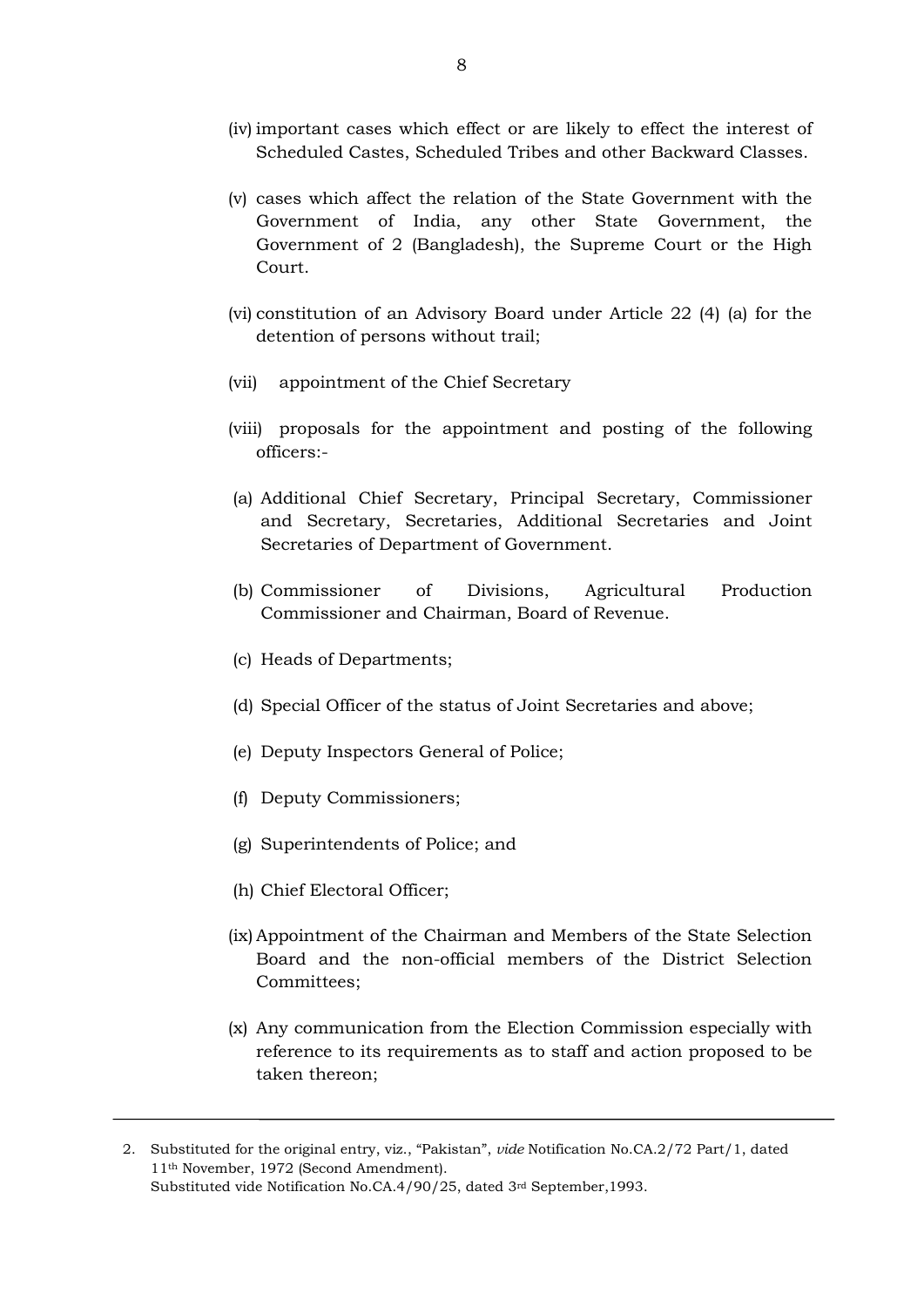- (xi) any proposal for the institution or withdrawal of a prosecution by Government against the advice tendered by the Law Department.
- (xii) any departure from these Rules which comes to the notice of the Chief Secretary or the Secretary of any Department.
- (xiii) cases pertaining to the Governor's personal establishment and Government House matters;
- (xiv) proposals for the appointment of Chairman and members of the State Public Service Commission;
- (xv) (a)proposals for the constitution of Autonomous Regions in Autonomous Districts;
- (b) proposals for the alteration of the areas of an Autonomous District;
- (c) proposals for the union of two or more Autonomous District or parts thereof with a view to form one Autonomous District and for the creation of new Autonomous Districts.
- (d) proposals for the constitution of District and Regional Council and the framing of rules to govern the conduct of business in those bodies;
- (e) cases relating to any dispute regarding the payment of share of royalty accruing from mines and minerals to the District Councils;
- (f) cases relating to the application of Acts of Parliament or of the State Legislature to Autonomous Districts and Autonomous Regions.
- (g) proposals for the appointment of a Commission to enquire into and report on the administration of Autonomous District and Autonomous Regions;
- (h) cases relating to action to be taken on the report of Commissions referred to in (g):
- (i) proposals for the annulment or suspension of any acts and resolutions of the District and Regional Councils;
- (j) proposals for the dissolution of a District or Regional Council.
- (k) proposals for the exclusion of any areas from autonomous district for the purpose of forming constituencies for election to the State Assembly;
- (l) proposals for entrustment to the District Council or to its officers functions in relation to Agriculture, Animal Husbandry, Community Projects, Co-operative Societies, Social Welfare, Village Planning or any other matter to which the executive power of the State extends;
- (m)cases relating to the issue of regulations for the administration of autonomous Districts and Regions pending the constitution of District and Regional Councils.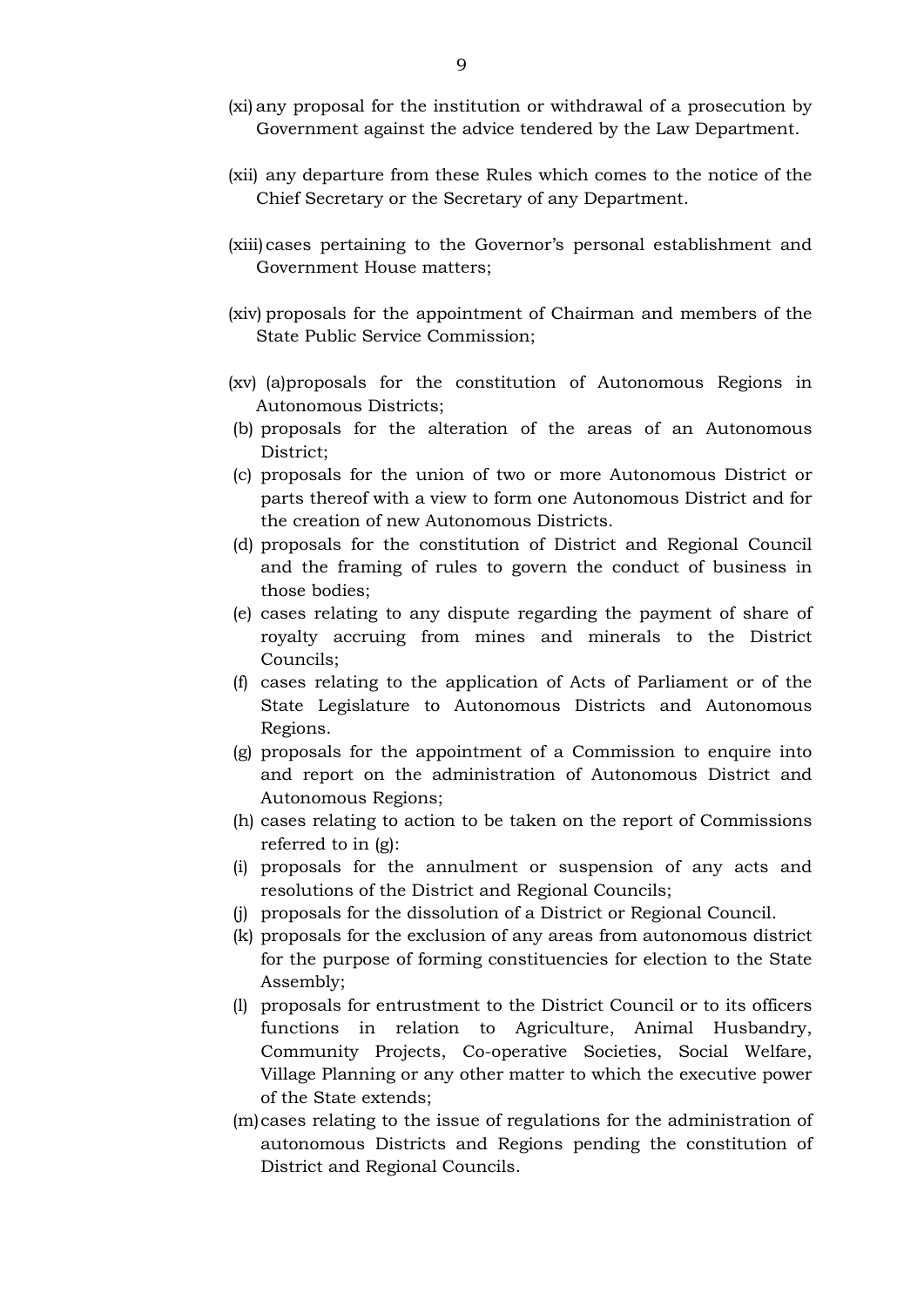- (n) proposals for any amendments to the Sixth Schedule;
- (o) any other matter of importance concerning affairs of District and Regional Councils.
- \*(2) The following classes of cases shall be submitted by the Secretary of the Department concerned, with the approval of the Chief Minister, to the Governor before the issue of orders:-
	- (i) proposal for pardon or commutation of capital sentences;
	- (ii) important cases raising questions of major policy;
	- (iii) cases which affect or are likely to affect the peace and tranquility of the State;
	- (iv) cases which affect or are likely to affect interest of Scheduled Cases, Scheduled Tribes (in the plains) and Backward Classes;
	- (v) cases which affect the relations of the State Government with the Government of India any other State Government, the Supreme Court or High Court;
	- (vi) appointment, resignation and removal of the Advocate General;
	- (vii) summoning, prorogation or dissolution of the State Assembly;
	- (viii) disqualification of Members of the State Assembly;
	- (ix) proposals for the appointment of Chairman and Members of the State Public Service Commission;
	- (x) (a) cases relating to any dispute regarding the payment of a share of royalty accruing from mines and minerals to the District Councils;
	- (b) cases relating to the application of Acts of Parliament or of the State Legislature to Autonomous Districts and Autonomous Regions;
	- (c) proposal for the appointment of a Commission to enquirer into and report on the administration of autonomous districts and autonomous regions;
	- (d) cases relating to action to be taken on the report of commission referred to in (c);
	- (e) proposals for the dissolution of District or Regional Council;
	- (f) cases relating to the issue of regulations for the administration of autonomous districts and regions during the transitional period pending the constitution of District and Regional Councils;
	- (g) proposals for any amendments to the Sixth Schedule; and
	- (h) any other matter of importance relating to the Sixth Schedule of the Constitution as the Chief Minister may consider necessary;
	- (xi) any departure from these Rules which comes to the notice of the Chief Secretary of any Departments;
	- (xii) cases pertaining to Governor's personal establishment and Raj Bhavan matters;
	- (xiii) such other cases of administrative importance as the Chief Minister may consider necessary.

<sup>•</sup> New Clauses after Clause (i),viz., (ii),(iii),(iv),(v),(vi), (vii) and (viii) were inserted vide Notification No.CA.2.72/49,dated 14th May, 1973 (Third Amendment), and consequential renumbering of Clauses  $(ix), (x), (xi), (xii)$  and  $(xiii)$ .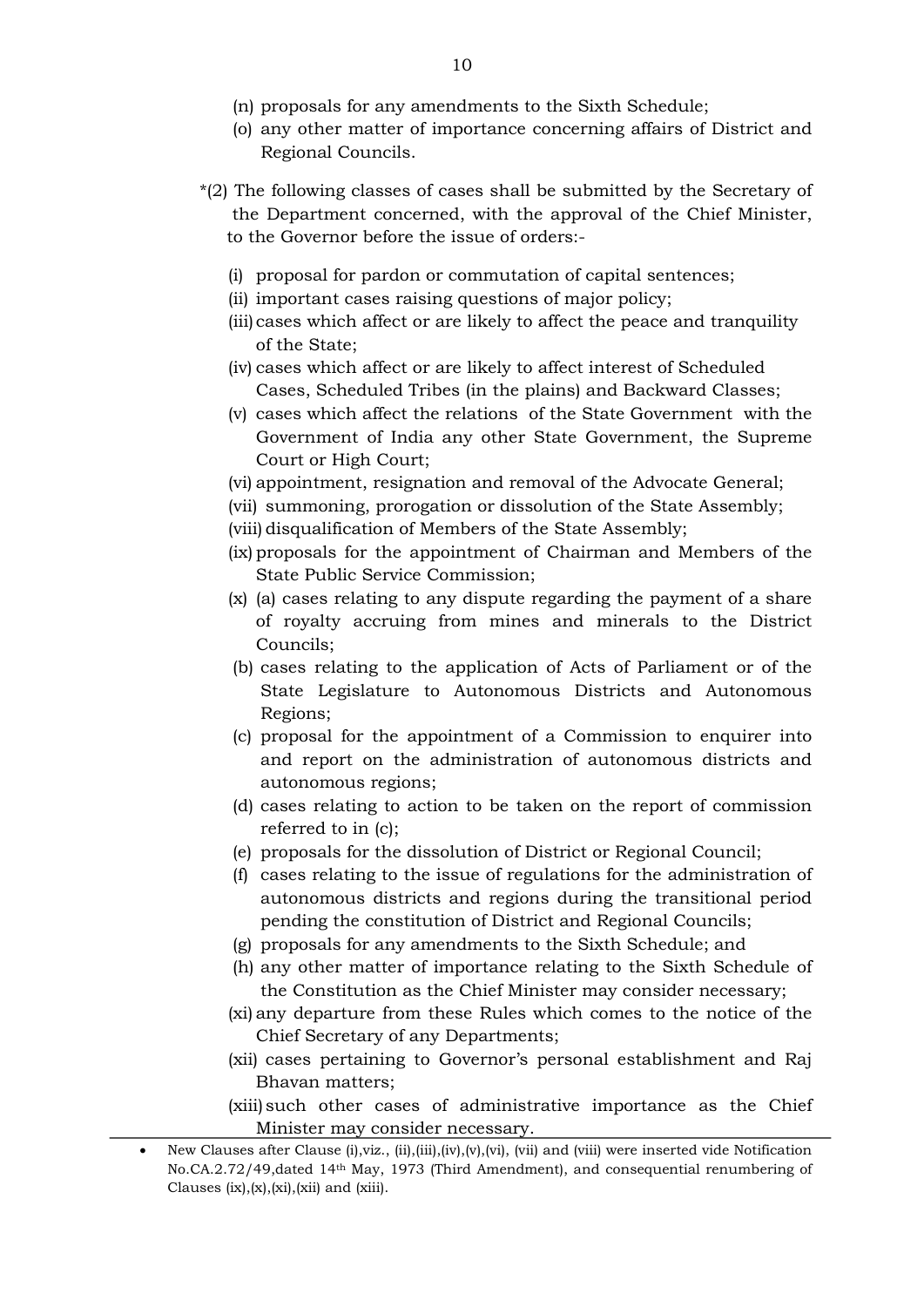- 33. The Chief Minister shall
	- (a) cause to be furnished to the Governor such information relating to the administration of the affairs of the State and proposals for legislation as the Governor may call for; and
	- (b) if Governor so requires, submit for the consideration of the Cabinet any matter on which a decision has been taken by a Minister but which has not been considered by the Cabinet.

\*33 A. The following classes of cases should be submitted to the Governor-

- (i) Appointment and resignation of the Chief Minister and other Ministers of the State;
- (ii) Governor's Address and Message to the State Legislative Assembly;
- (iii) Bills passed by the Assembly;
- (iv) Recommendations of the governor to the State Legislative Assembly under Articles 202, 204, 205 and 207;
- (v) cases regarding promulgation and withdrawal of ordinances.

# **B – CHIEF SECRETARY**

34. (1) The Chief Secretary as the Secretary to the Cabinet shall be kept apprised of all important decision by various Departments. A weekly list of cases shall be submitted to the Chief Secretary for his information and for information of the Chief Minister.

(2) All important matters relating to all Departments and in particular Personal. Home Political and Town and Country Planning Departments shall be put up by the Secretary to the Chief Secretary.

35. The Chief Secretary is the head of the administrative machinery and his meditation shall be sought as far as practicable in all the cases where there is a difference of opinion between the Secretaries.

36. All memorials presented by Government servants to the Governor shall be sent with the comments of the Administrative Department, to the Chief Secretary, who will submit them for orders to the Chief Minister.

# **C – FINANCE DEPARTMENT**

37. The Finance Department shall have the following functions namely:-

(i) it shall, consultation with the Department of Personnel, frame rules regulating the pay, leave and pension of persons in the service of the State Government and rules regulating the number gradings or cadre and emoluments of posts under the State Government and also be responsible for seeing that these rules are properly applied;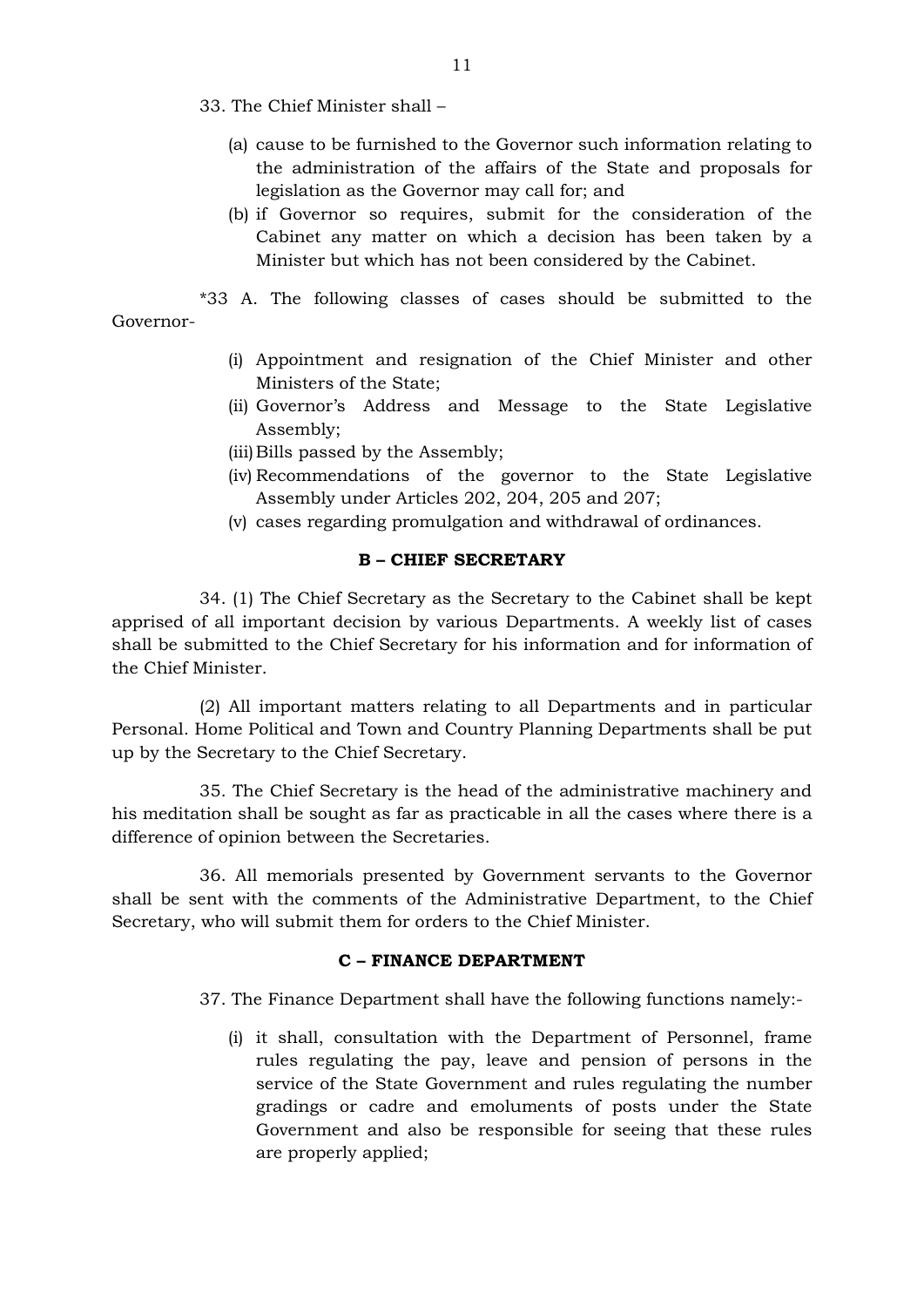- (ii) it shall advice on the financial aspects of all transactions relating to such loans granted by the State Government;
- (iii)it shall be responsible for proper utilisation and safety of Provident Fund deposit of Government Servants and shall frame Rules relating to giving of advances out of Provident Fund, the recovery of such advances and advising Departments generally on such matters; it being understood that it is the duty of the Government Servant himself to get the annual verification and reconciliation of his or her own Provident Fund Account from the Accountant General who is responsible for maintaining the accounts. The Finance Department shall also lay down rules relating to advance made to Government Servants for purchase or construction of houses and purchase of conveyances;
- (iv) it shall examine and report on all proposals for the increase or reduction of taxation;
- (v) it shall examine and report on all proposals for borrowing by the State Government, shall raise such loans as have been duly authorised and shall be in-charge of all matters relating to the service of loans and the discharge of any financial guarantees;
- (vi) it shall be responsible for laying down appropriates financial rules for guidance of other Departments who are responsible for proper maintenance of accounts by themselves and by the establishment subordinate to them. Finance Department may take such action as may be appropriate to enforce such accountability;
- (vii) it shall prepare an estimate of the total receipts and disbursements of the state in each year and shall be responsible during the year for watching the State of the State of Government's balances and for their Ways and Means operations;
- (viii) in connection with the budget and with supplementary estimates-
	- (a) it shall prepare a statement of estimated revenue and expenditure to be laid before the Legislature in each year and any supplementary estimates or demands for excess grants which may be submitted to the Vote of the Legislature or as the case may be laid before the Legislature;

<sup>•</sup> Inserted as new Rules after Rule 33, Vide Notification No. CA.2/72/49, dated the 14th May, 1973 (Third Amendment)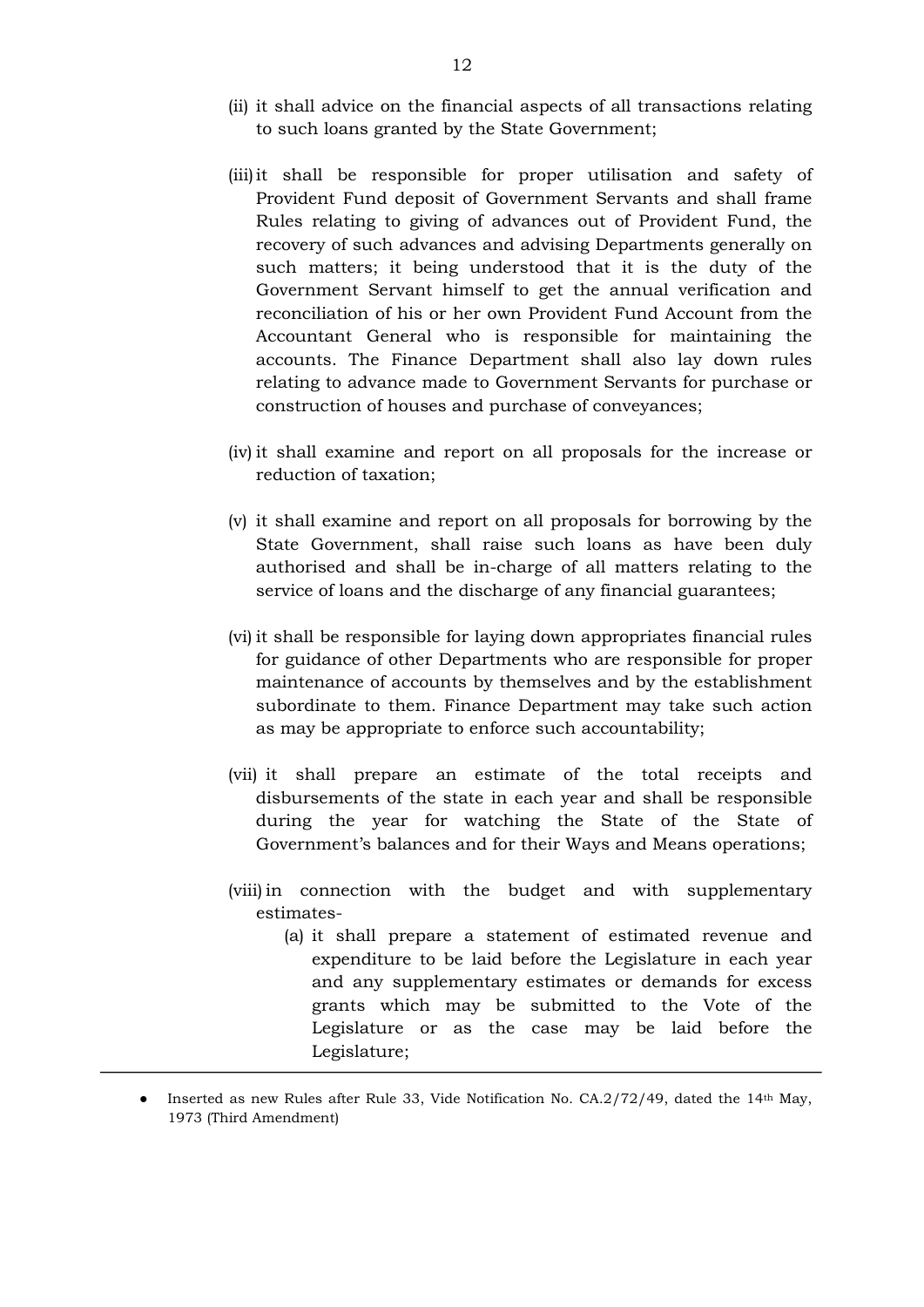- (b) for the purpose of such preparation it shall obtain from the Departments concerned material on which to base its estimates and it shall be responsible for the correctness of the estimates, framed on the material so supplied; and
- (c) it shall examine and advice on all schemes of new expenditure for which it is proposed to make provision in the estimates, and shall decline to provide in estimates for any schemes which has not been so examined;
- (ix) on the receipt of a report from an Audit Officer that expenditure is being incurred for which there is no sufficient sanction, it shall require the Department concerned to obtain sanction or not incur further expenditure;
- (x) on the receipt of a report that a financial rule has been contravened or a financial irregularity has been committed, it shall take steps to enforce the rule or to stop or rectify the irregularity;
- (xi) it shall lay before the Committee of Public Accounts the reports of the Auditors General of India relating to the appropriation accounts of the State and shall bring to the notice of the Committee all expenditure which has not been duly authorised and any financial irregularities; and
- (xii) it shall advise the Departments responsible for the collection of revenue regarding the progress of collection and the methods of collection employed.

38. (1) After the Governor has given his assent to the Appropriation Act, specifying (a) the grants made by the Legislative Assembly, (b) the sums required to meet the expenditure, if any, charged on the revenue of the State, the Finance Department shall have the power to sanction or to authorise sanction any reappropriation within a grant from one major, minor or subordinate head to another.

(2) Copies of all orders sanctioning any re-appropriation which does not require the sanction of the Finance Department shall be communicated to that Department as soon as such orders are passed.

39. The Finance Department shall also be consulted upon all proposals to sanction the relaxation of any financial rule and also before final orders are passed in any case of serious financial irregularity.

40. Where consultation with the Finance Department is necessary under the rules, it shall take place before the issue of orders or sub-mission of the case to the Cabinet;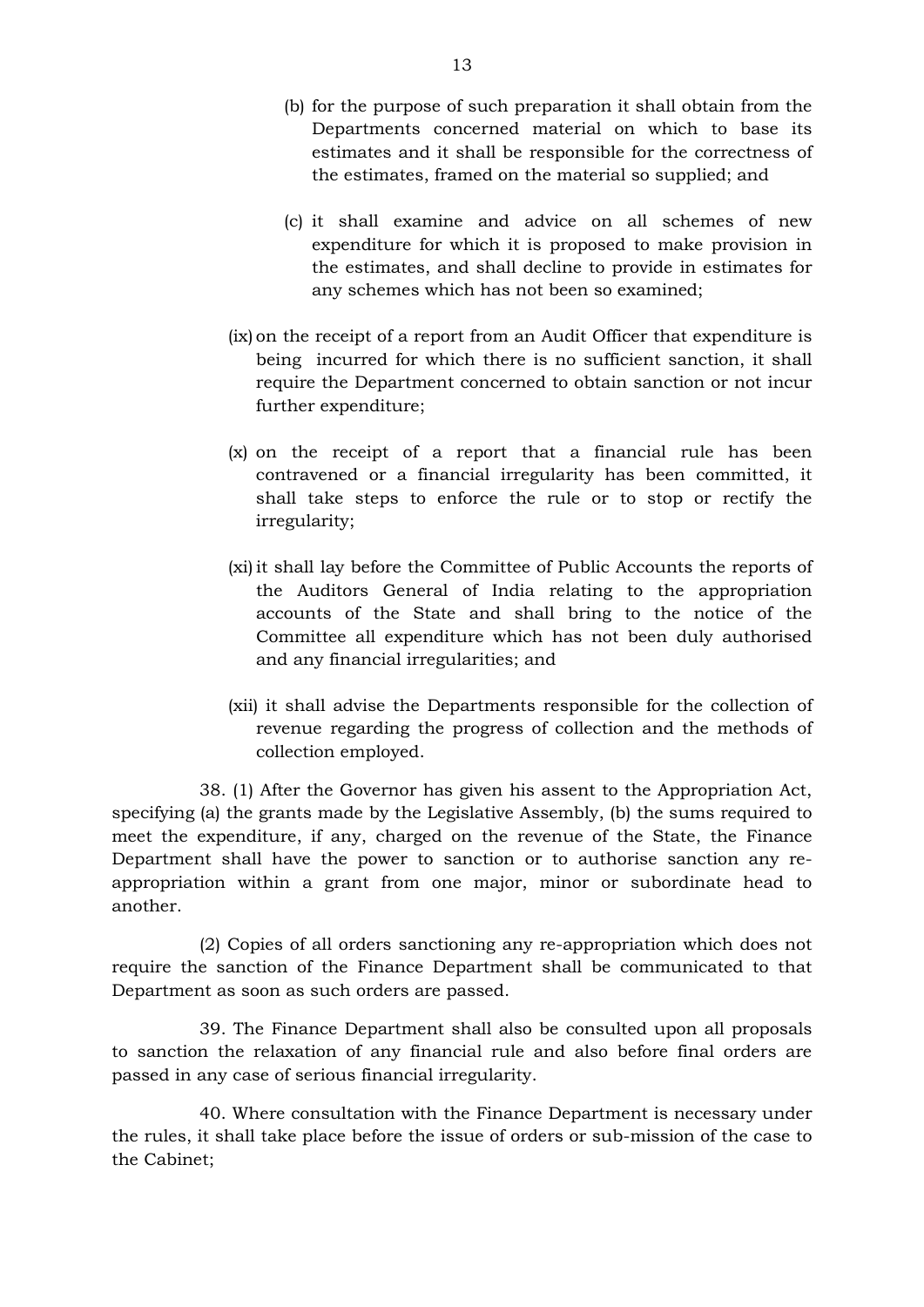Provided that it shall be opened to the Finance Department to prescribed by general or special order, cases in which such consultation with it may not be necessary.

41. (1) The Finance Minister may call for any papers in a case in which any of the matters referred to in Rule 10 is involved, and the Department to whom the request is addressed shall supply the papers.

(2) On receipt of the papers called for under sub-rule (1), the Finance Minister may request that the paper with his note on them shall be submitted to the Cabinet.

(3) No Minister, and no Department shall have the right to call for the Finance Department's papers in a case.

42. The Finance Department may make rules to govern financial procedure in general in all Departments and to regulate the business of the Finance Department and the dealing of other Department with the Finance Department.

# **D – LAW DEPARTMENT**

43. The function of the Law Department is to put into technical shape the projects of legislation which the policy has been approved and every proposal to initiate legislation shall be considered in, and if necessary transferred to the Department to which the subject matter of the legislation relates and the necessity for legislation and all matters of substance to be embodied in the Bill shall be discussed and subject to Rule 8, settled in such Department.

44. Proposals to initiate legislation shall be treated as a case and shall be disposed of accordingly:

Provided that the case shall not be submitted to the Chief Minister until the Department concerned has consulted the Law Department as to –

- (i) the need for the proposed legislation from a legal point of view.
- (ii) the competence of the State legislature to enact the measure proposed;
- (iii) the requirements of the Constitution as to obtaining the previous sanction of the President thereto; and
- (iv) the consistency of the proposed measure with the provision of the Constitution, and in particular those relating to the fundamental rights.

45. If legislation is decided upon by the Minister-in-Charge, the Department will, if the legislation involves expenditure from the Consolidated Fund of the State, prepare in consultation with the Finance Department, a financial memorandum. The papers shall then be sent to the Law Department requesting it to draft the Bill accordingly.

46. The Law Department shall thereafter prepare a Draft Bill and return the case where necessary, to the Department concerned.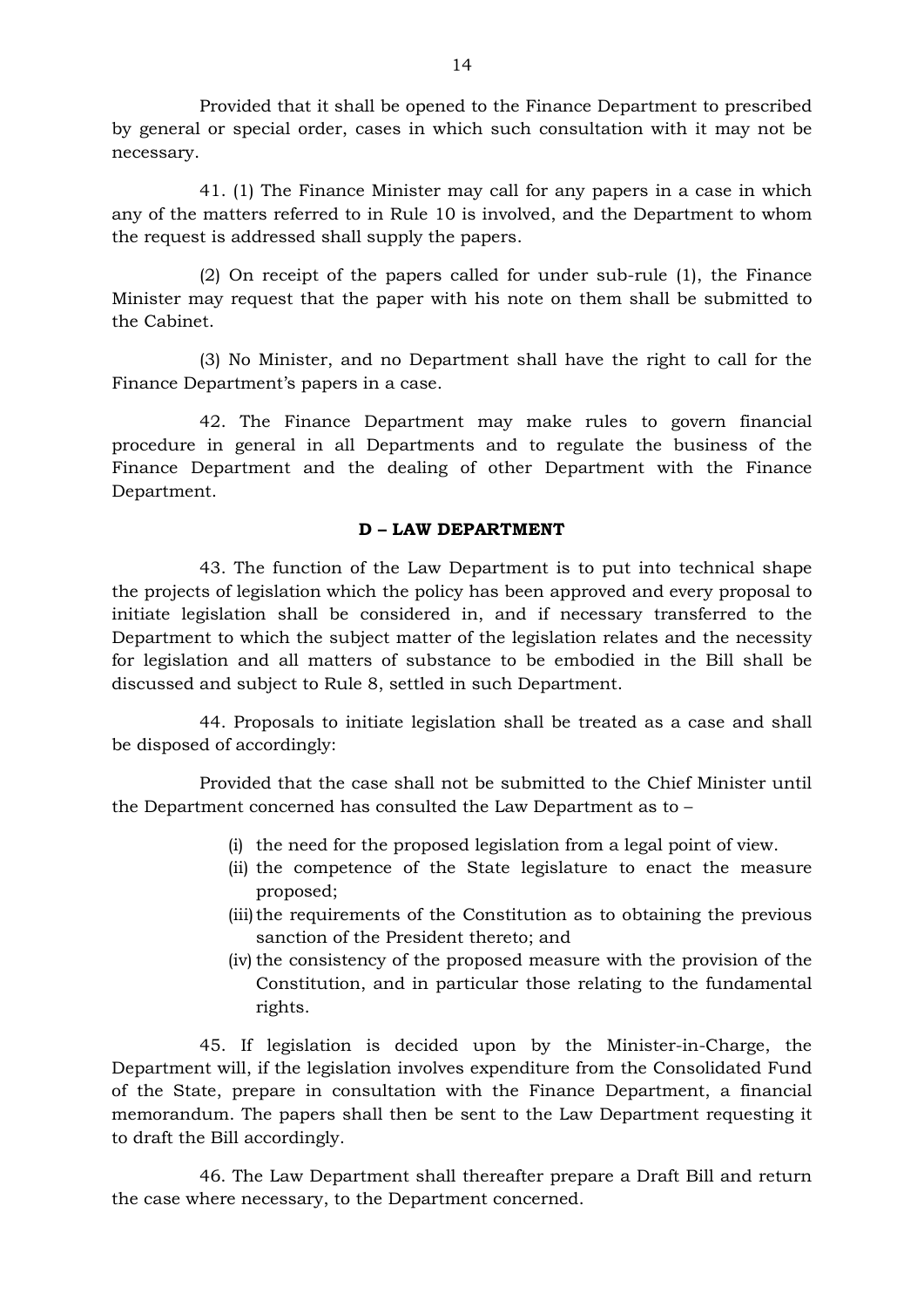47. If the Draft Bill is approved by the Minister-in-charge it shall be brought before the meeting of the Cabinet with the prior approval of the Chief Minister. The Cabinet may approve the Bill with or without amendment.

48. If the Bill is approved with amendment it shall be sent to the Law Department to finalise the Bill after incorporating the amendments.

49. The Law Department shall then send the Bill to the Department concerned indicating at the same times the sanctions, if any, required for the Bill. If any provisions in the Bill involving expenditure from the Consolidated Fund of the State are modified in the finalized draft the Department shall send the finalized draft Bill to Finance Department for revising if necessary the financial memorandum.

50. The Bill thus finalized will be sent to the Legislative Assembly by the Department concerned for introduction in the Legislature with intimation to the Law Department. The Department concerned will obtain the previous sanction of the President and also prepare the financial memorandum, where necessary, in consultation with the Finance Department. The Department also will obtain the recommendation of the Governor in cases where such recommendation will be necessary.

51. Notwithstanding anything contained in Rule 43, measures designed solely to modify and consolidate existing enactments and legislation of a formal character, such as repealing and amending Bills may be initiated in the Law Department:

Provided that the Law Department shall send a copy of ht Draft Bill to the Department which is concerned with the subject matter for consideration as an administrative measure and the Department to which it is sent shall forthwith make such enquiries as it thinks fit and shall sent to the Law Department its opinion thereon together with a copy of every communication received by them on the subject.

52. (1) Whenever a private member of the State Legislature gives notice of his intention to move for leave to introduce a Bill he shall give notice of his intention to the Secretary of the Legislative Assembly and shall together with the notice, submit a copy of the Bill and the Statement of objects and reasons.

(2) The Secretary of the Legislative Assembly shall then send a Copy of the Bill and the Statement of objects and reasons to the Minister for Parliamentary Affairs and the Law Department.

(3) The Bill shall then be dealt with as a case by the Law Department in the first instance, where it shall be considered in its technical aspects, such as need for previous sanction of the President and the competence of the State Legislature to enact the measures and then be forwarded with its opinion to the Department to which the case belongs.

(4) The Department concerned shall then examine whether any provisions of such Bill expenditure from the Consolidated Fund of the State and if so, they shall prepare, in consultation with Finance Department, the financial memorandum in respect of the Bill.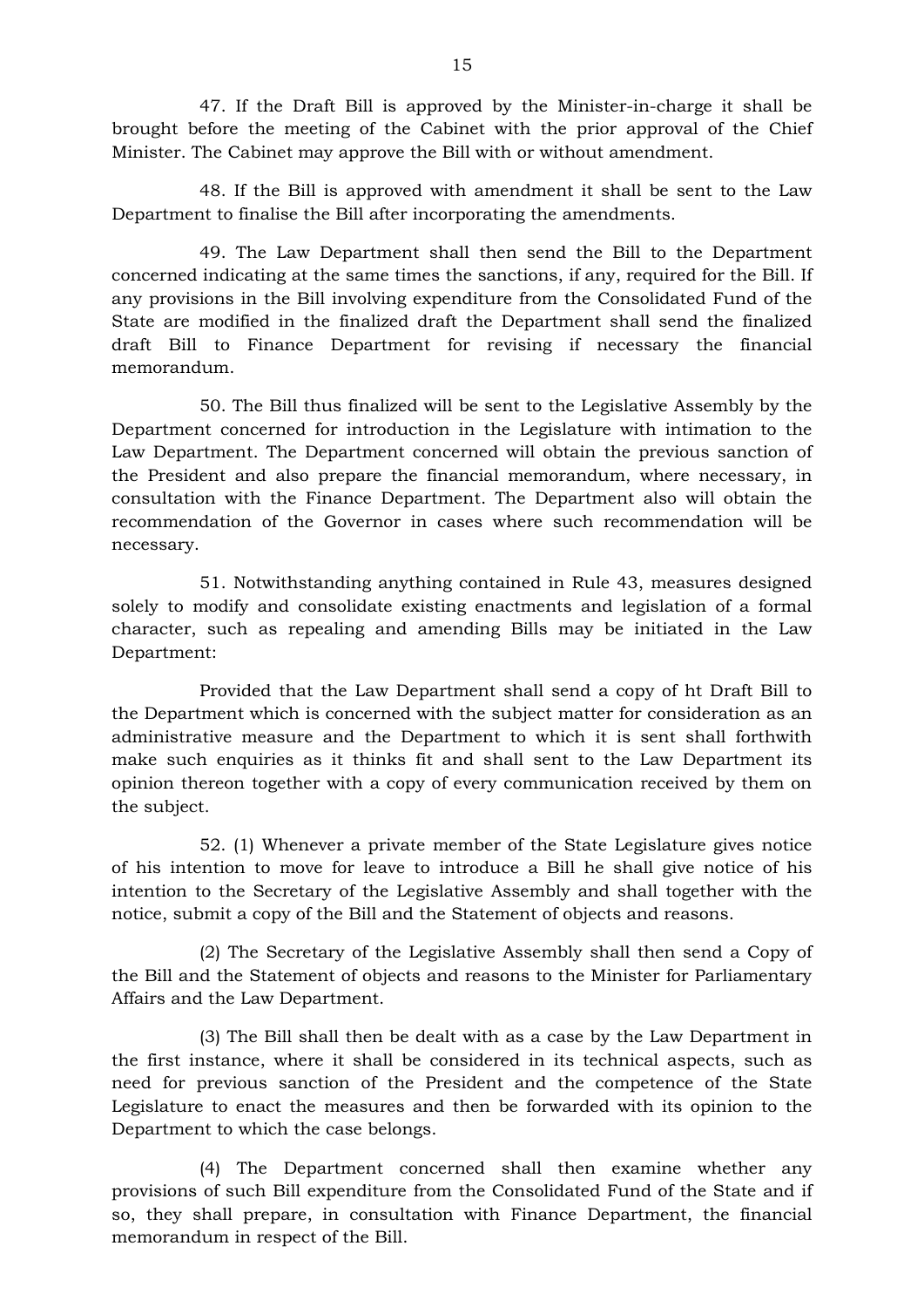(5) The Department concerned shall then place the matter before the Cabinet for necessary orders.

(6) The Law Department shall thereafter take necessary steps as prescribed in respect of a Government Bill.

53. The provisions of Rule 50 shall apply, as far as may be, to amendments of substance recommended by the Select Committee and also to all amendments, notice of which is given members of the State legislature for being moved during the consideration of a Bill in that legislature.

54. (a) When a Bill has been passed by the Legislature it shall be examined by the Law Department as well as by the Department concerned. The Law Department shall then present the Bill to the Governor either for his assent or for reservation for the assent of the president where necessary.

(b) Where the Governor directs that the Bill should be reserved for the consideration of the president or return to the legislature with a message, necessary action in that behalf shall be taken by the Law Department with intimation to the Department concerned.

(c) After obtaining the assent of the Governor or the President, as the case may be, the Law Department shall take steps for publication of the Bill in the official Gazette as an Act of the Legislature.

55. Whenever it is proposed in any Department other than the Law Department –

- (i) to issue a statutory rule, notification or order; or
- (ii) to submit to the Central Government any draft statutory rule, notification or order for issue by them;

the draft shall be referred to the Law Department for opinion and for revision, where necessary.

56. (1) All Administrative Departments may and in the event of doubt shall consult the Law Department on the construction of statutes, acts, regulations and statutory rules, orders and notifications.

(2) All Administrative Departments shall consult the Law Department

on-

- (a) any general legal principles arising out of any case; and
- (b) the institution or withdrawal of any prosecution at the instance of any Administrative Department.

(3) Every such reference shall be accompanied by an accurate statement of the facts of the case and the point or points on which the advice of the Law Department is desired.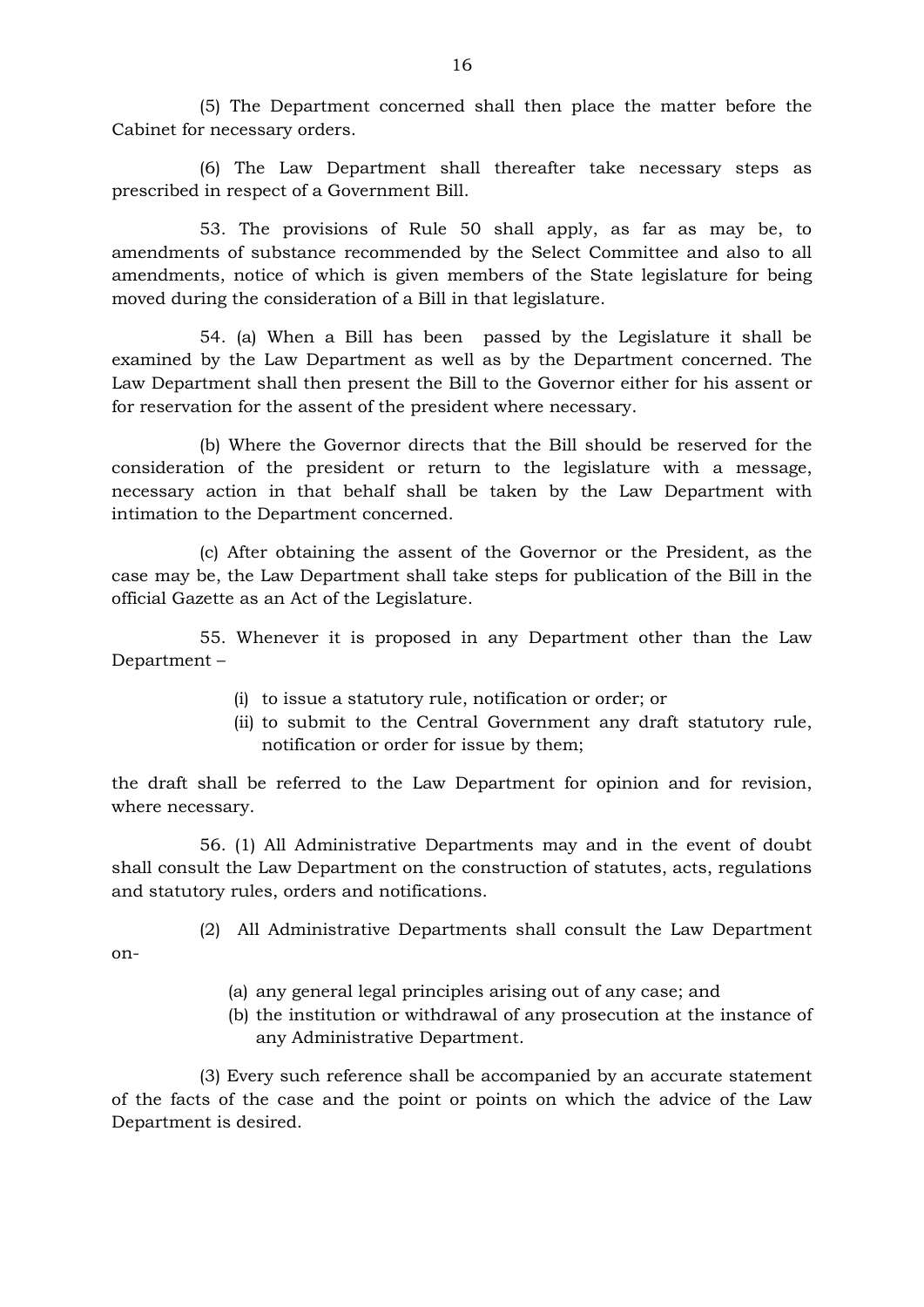## **E – PERSONNEL DEPARTMENT**

57. (1) The Chief Secretary shall be the Secretary of the Department of Personnel.

(2) The Personnel Department shall be responsible for seeing that the rules and principles relating to service in general are properly followed.

(3) The Personnel Department shall be consulted for advice by other Departments in matters relating to framing of service and general principles relating to services.

(4) The concurrence of the Personnel Department shall be obtained by other department in the following matters –

- (i) relaxation of any service rule;
- (ii) relaxation of any general service condition; and
- (iii)appointment to any gazetted post carrying a scale of pay the maximum of which is Rs.11,130/- and above or a fixed pay of Rs.11,130/- and above per month or payment of additional remuneration to any such Gazetted officer.

#### **F – PLANNING DEPARTMENT**

58. (1) The Planning Department shall be responsible for over planning, working out a strategy of development which maximize the national product through time; laying down the guide lines for the departments regarding the drawing up of the departmental programme and schemes and working in economic, administrative and organizational appraisal of the plans and programme of various departments.

(2) The Planning Department shall be consulted for advice by other Department in matters relating to Plan formulation and the general principles relating to planning.

Provided that it shall be open to the Planning Department to prescribe, by general or special order, cases in which such consultation with it may not be necessary.

### **PART VI – SUPPLEMENTARY**

59. The secretary of the Department concerned is in each case, responsible for 3 (the proper transaction of business and for) the careful observance of these rules and when he considers that there has been any material departure from them he shall personally bring the matter to the notice of the minister-in-charge and the Chief Secretary.

<sup>3.</sup> inserted *vide* notification no. CA.2/72/81 dated 20th August, 1974 (Fourth Amendment).

<sup>1.</sup> Amendment *vide* notification no. CA85/85/Pt-III/9, dated 5th April, 1989.

<sup>\*</sup>Substituted *vide* notification no.11/98/3 dated 19th june,1998.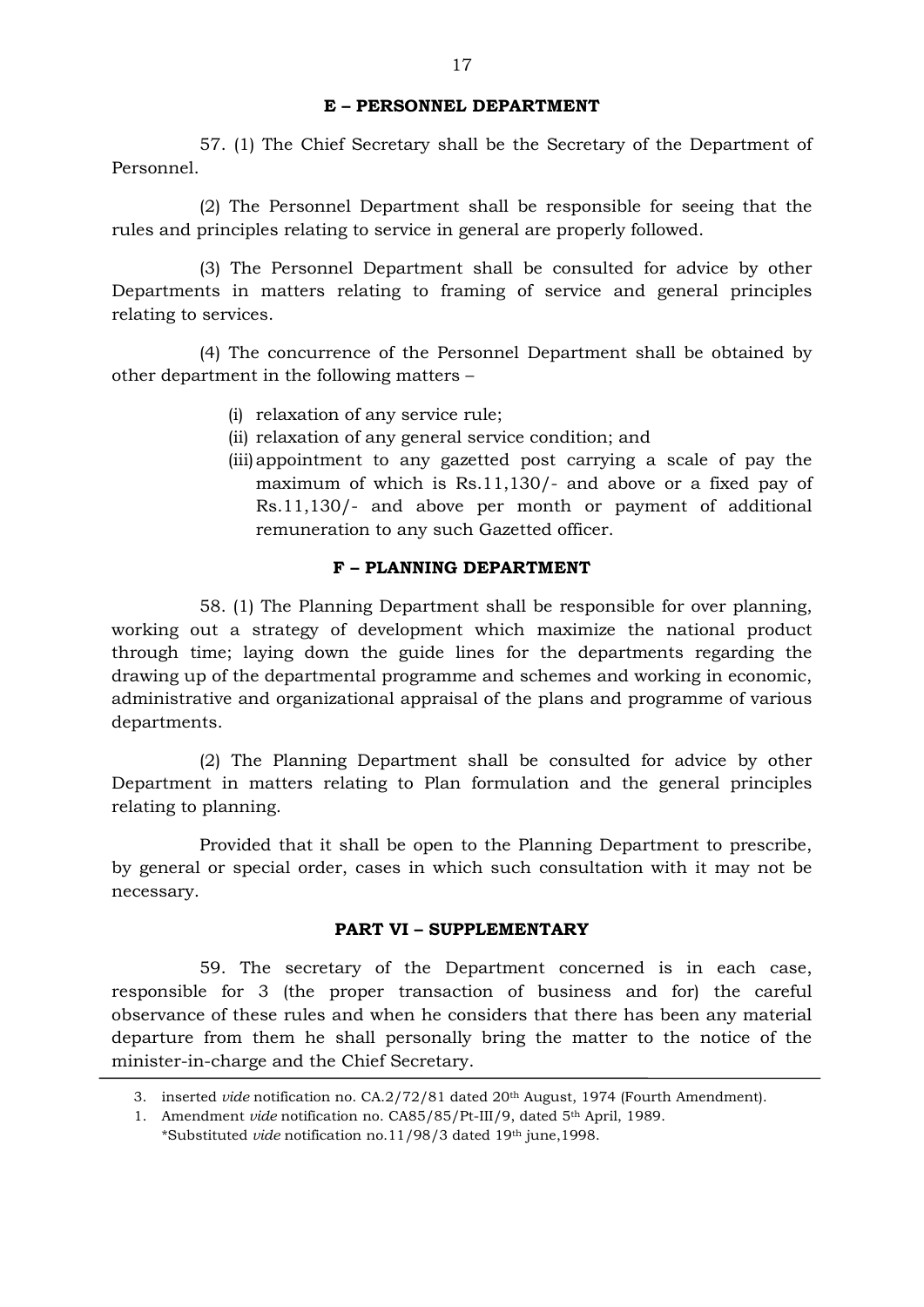# THE FIRST SCHEDULE (*See Rule 4*) List of Departments

Departments:-

- 1. Agriculture.
- 2. Animal Husbandry and Veterinary and Dairy Development.
- 3. Arts and Culture.
- 4. Border Areas Development.
- 5. Cabinet Affairs.
- 6. Co-operation.
- 7. Community and Rural Development.
- 8. District Council Affairs.
- 9. Education.
- 10.Election.
- 11.Evaluation.
- 12.Excise, Registration, Taxation and Stamps.
- 13.Fisheries.
- 14.Finance.
- 15.Forest and Environment.
- 16.Food, Civil Supplies, Consumer and Trade (including Border Trade).
- 17.General Administration.
- 18.Health and Family Welfare.
- 19.Home (including Passport)
- 20.Housing
- 21.Law.
- 22.Industries (Including Sericulture and Weaving).
- 23.Labour.
- 24.Minor Irrigation.
- 25.Parliamentary Affairs.
- 26.Personnel and Administrative Reforms.
- 27.Planning (including Science and Technology).
- 28.Political.
- 29.Power, Mining and Geology.
- 30.Printing and Stationery.

<sup>1.</sup> Amendment *vide* notification no. CA.65/85/90 dated 28th January, 1989. \*Amendment *vide* notification no. CA.4/90/40, dated 3rd September, 1994.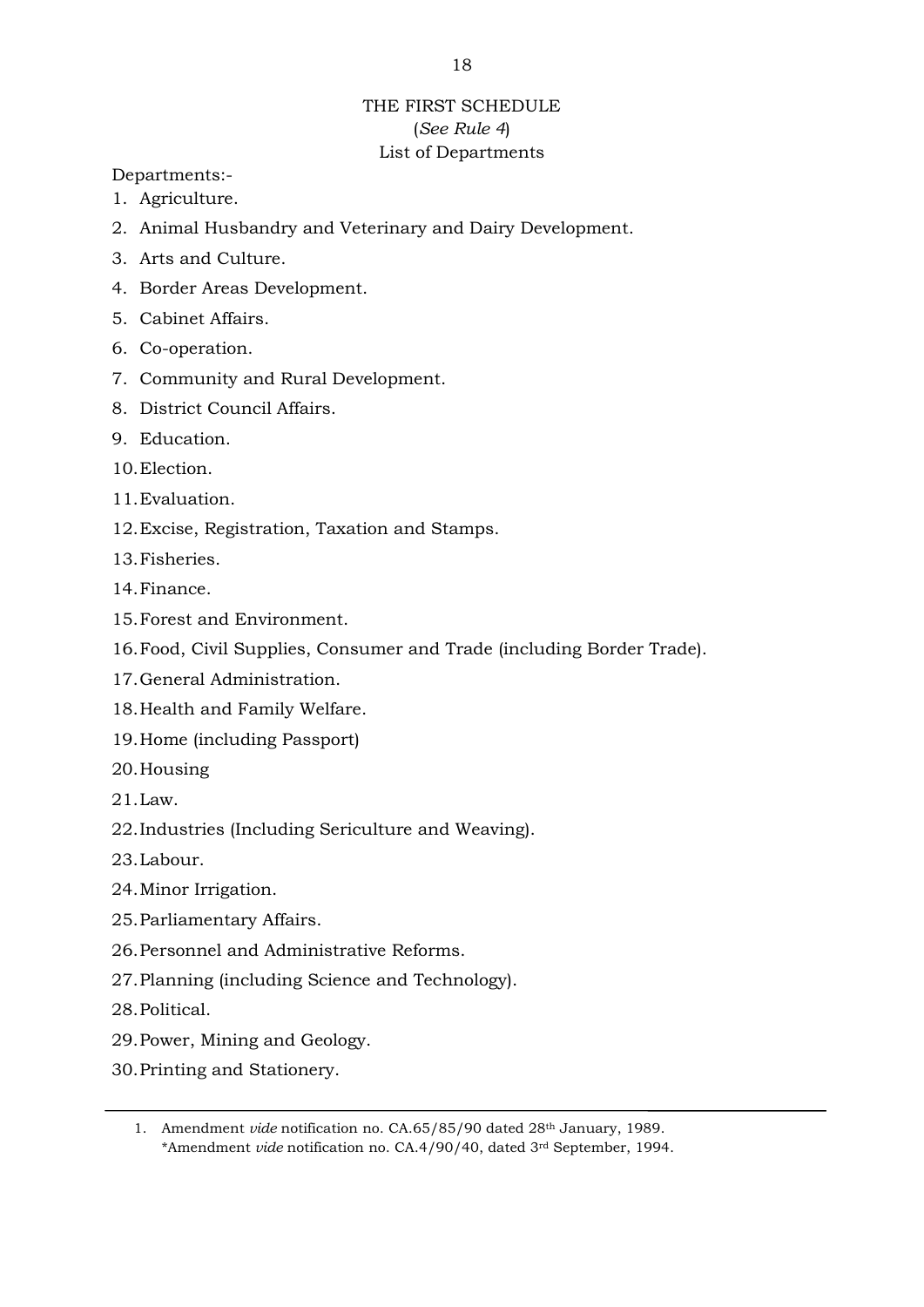- 31.Public Relations.
- 32.Public Works (Roads and Bridges, Buildings and medium irrigation).
- 33.Public Health Engineering.
- 34.Programme Implementation.
- 35.Re-organisation.
- 36.Revenue.
- 37.Relief and Rehabilitation of displaced persons.
- 38.Secretariat Administration.
- 39.Social Welfare.
- 40.Soil and Conservation.
- 41.Sports and Youth Affairs.
- 42.Tourism.
- 43.Transport and Communications.
- 44.Urban Affairs.
- 45.I.T.Department.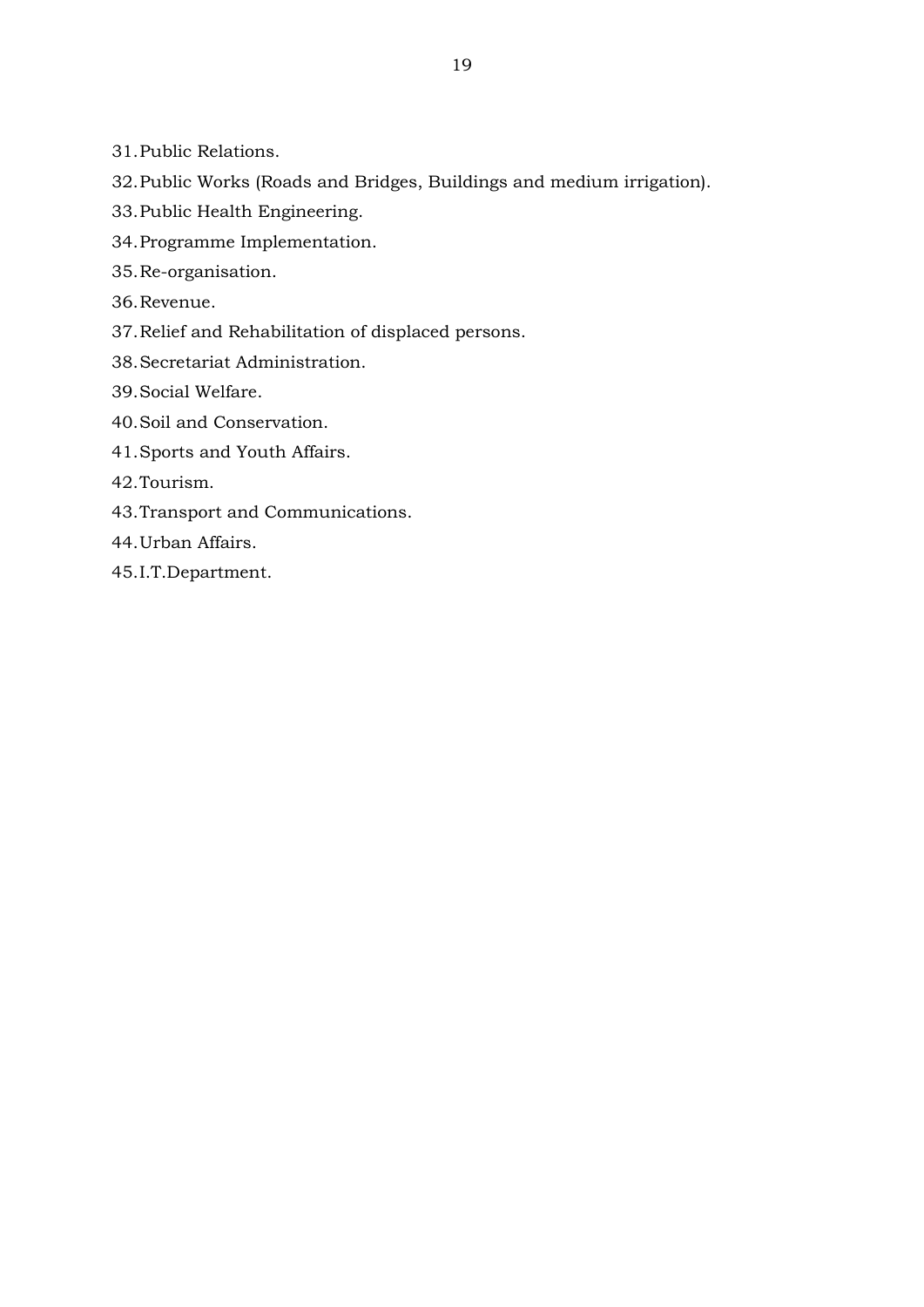### **THE SECOND SCHEDULE**

(See Rules 8, 14, 15 and 32)

1. Proposals for the appointment or removal of the Advocate General or for determining or varying the remuneration payable to him.

2. Proposals for appointment of legal Remembrance and Secretary. Law and Joint Secretary, Law-cum-Draftsman.

3. Proposals to summon, prorogue or dissolve the Legislature of the State.

4. Proposals for the making or amending rules regulating the recruitment and conditions of service of –

(a) Persons appointed to the Secretariat staff of the Assembly [Article 187  $(3)$ ];

(b) Officers and servants of the High Court under Article 229 provisos to clauses  $(1)$  and  $(2)$ ;

(c) Persons appointed to the public service and posts in connection with the State (Proviso to Article 309).

5. Decision on questions arising as to whether the member of a House of the legislature of the State has become subject to any disqualification under Article 191 and any proposals to refer such questions for the opinion of the Election Commission, any proposal to recover or to waive recovery of the penalty due under Article 193.

6. The Annual Financial Statements to be laid before the Legislature.

7. Proposals relating to rules to be made under the Article 208, clause

8. Proposals for the making or amending rules under Article 234.

9. Proposals for the issue of a notification under Article 237.

(3).

10. Any proposals involving any action for the dismissal, removal or suspension of a member of the Public Service Commission.

11. Proposals for making or amending regulations under Article 318 or under proviso to clause (3) of Article 320.

12. Report of the Public Service Commission on its works [Article 323 (2)] and any action proposed to be taken with reference thereto.

13. Proposal for legislation including the issue of ordinance under Article 213 of the Constitution.

14. Proposals for the imposition of a new tax or any change in the method of assessment or the pitch of any existing tax or land revenue or irrigation rates or for the raising of loans on the security of revenues of the State or for giving of a guarantee by the Government of the State.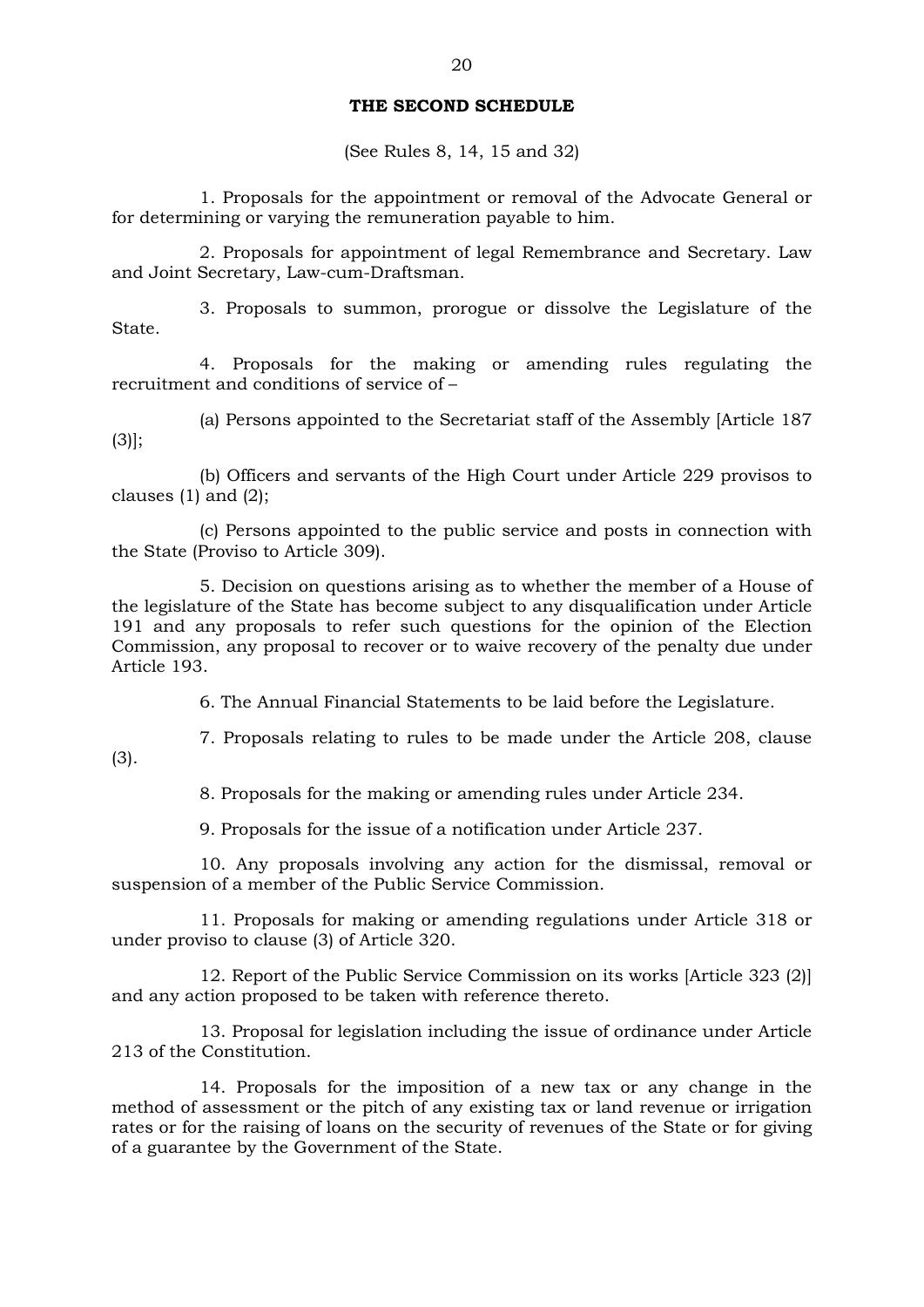15. Any proposals which affects the finances of the State which has not consent of the Finance Minister.

16. Any proposals for re-appropriation to which the consent of the Finance Minister is required and has been withheld.

17. Proposals involving the alienation either temporary or permanent or of sale, grant or lease of Government property exceeding Rs.1 lakh in value or the abandonment or reduction of revenues exceeding that amount except when such alienation, sale, grant or lease of Government properly is in accordance with the rules or with a general scheme already approved by the Cabinet.

18. Proposals involving any major policy or practice.

\*19. Proposal to vary or reverse a decision previously taken by the Cabinet.

\*20. Proposals which adversely affect the operation of the policy laid down by the Central Government.

21. Any proposals for the institution or withdrawal of a prosecution, suit or other court proceedings by Government against the advice tendered by the law Department.

22. Proposals involving any important alteration in the conditions of Service for the members of any all India Service.

<sup>•</sup> Inserted as new Clauses after Clause 18 *vide* Notification No.C.2/72/81, dated 20th August, 1974 (Fourth Amendment), and consequential remembering of Clauses 21,22,23,24 and 25.